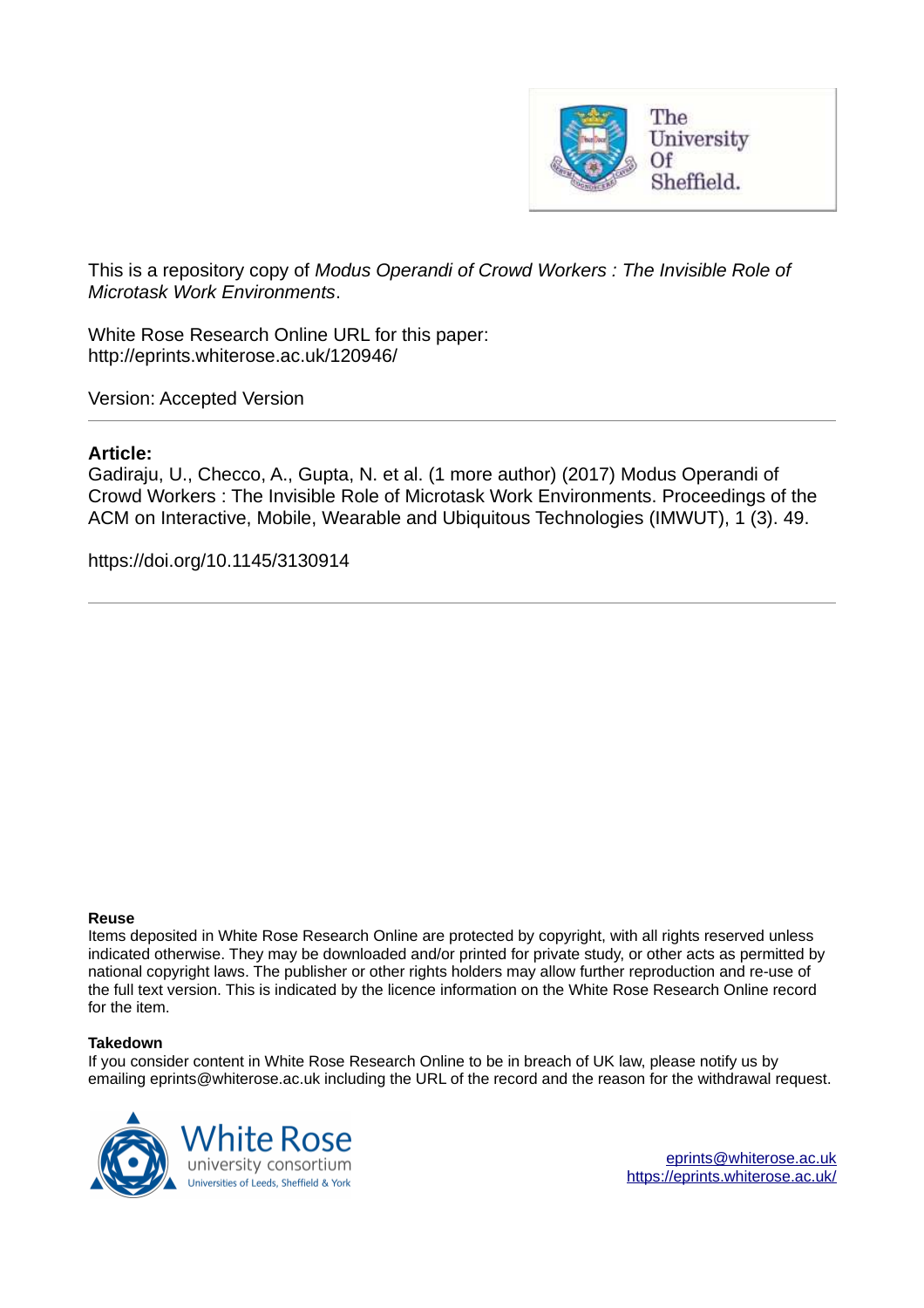# UJWAL GADIRAJU, Leibniz Universität Hannover ALESSANDRO CHECCO, University of Sheffield NEHA GUPTA, University of Nottingham GIANLUCA DEMARTINI, University of Sheffield

The ubiquity of the Internet and the widespread proliferation of electronic devices has resulted in flourishing microtask crowdsourcing marketplaces, such as Amazon MTurk. An aspect that has remained largely invisible in microtask crowdsourcing is that of *work environments*; defined as the hardware and software affordances at the disposal of crowd workers which are used to complete microtasks on crowdsourcing platforms. In this paper, we reveal the significant role of work environments in the shaping of crowd work. First, through a pilot study surveying the good and bad experiences workers had with UI elements in crowd work, we revealed the typical issues workers face. Based on these findings, we then deployed over 100 distinct microtasks on CrowdFlower, addressing workers in India and USA in two identical batches. These tasks emulate the good and bad UI element designs that characterize crowdsourcing microtasks. We recorded hardware specifics such as CPU speed and device type, apart from software specifics including the browsers used to complete tasks, operating systems on the device, and other properties that define the work environments of crowd workers. Our findings indicate that crowd workers are embedded in a variety of work environments which influence the quality of work produced. To confirm and validate our data-driven findings we then carried out semi-structured interviews with a sample of Indian and American crowd workers from this platform. Depending on the design of UI elements in microtasks, we found that some work environments support crowd workers more than others. Based on our overall findings resulting from all the three studies, we introduce *ModOp*, a tool that helps to design crowdsourcing microtasks that are suitable for diverse crowd work environments. We empirically show that the use of *ModOp* results in reducing the cognitive load of workers, thereby improving their user experience without effecting the accuracy or task completion time.

### CCS Concepts: •Information systems → World Wide Web; Crowdsourcing;

Additional Key Words and Phrases: Crowdsourcing, Microtasks, User Interface, Work Environment, Design, Performance, Crowd Workers, Human Factors

#### ACM Reference format:

Ujwal Gadiraju, Alessandro Checco, Neha Gupta, and Gianluca Demartini. 2017. Modus Operandi of Crowd Workers: The Invisible Role of Microtask Work Environments. *PACM Interact. Mob. Wearable Ubiquitous Technol.* 1, 1, Article 1 (February 2017), [27](#page-26-0) pages.

DOI: 10.1145/nnnnnnn.nnnnnnn

Author's addresses: U. Gadiraju, L3S Research Center, Leibniz Universität Hannover, Germany; A. Checco and G. Demartini, Information School, University of Sheffield, United Kingdom; N. Gupta, University of Nottingham, Nottingham, United Kingdom.

<span id="page-1-2"></span><span id="page-1-1"></span><span id="page-1-0"></span>© 2017 2474-9567/2017/2-ART1 \$15.00 DOI: 10.1145/nnnnnnn.nnnnnnn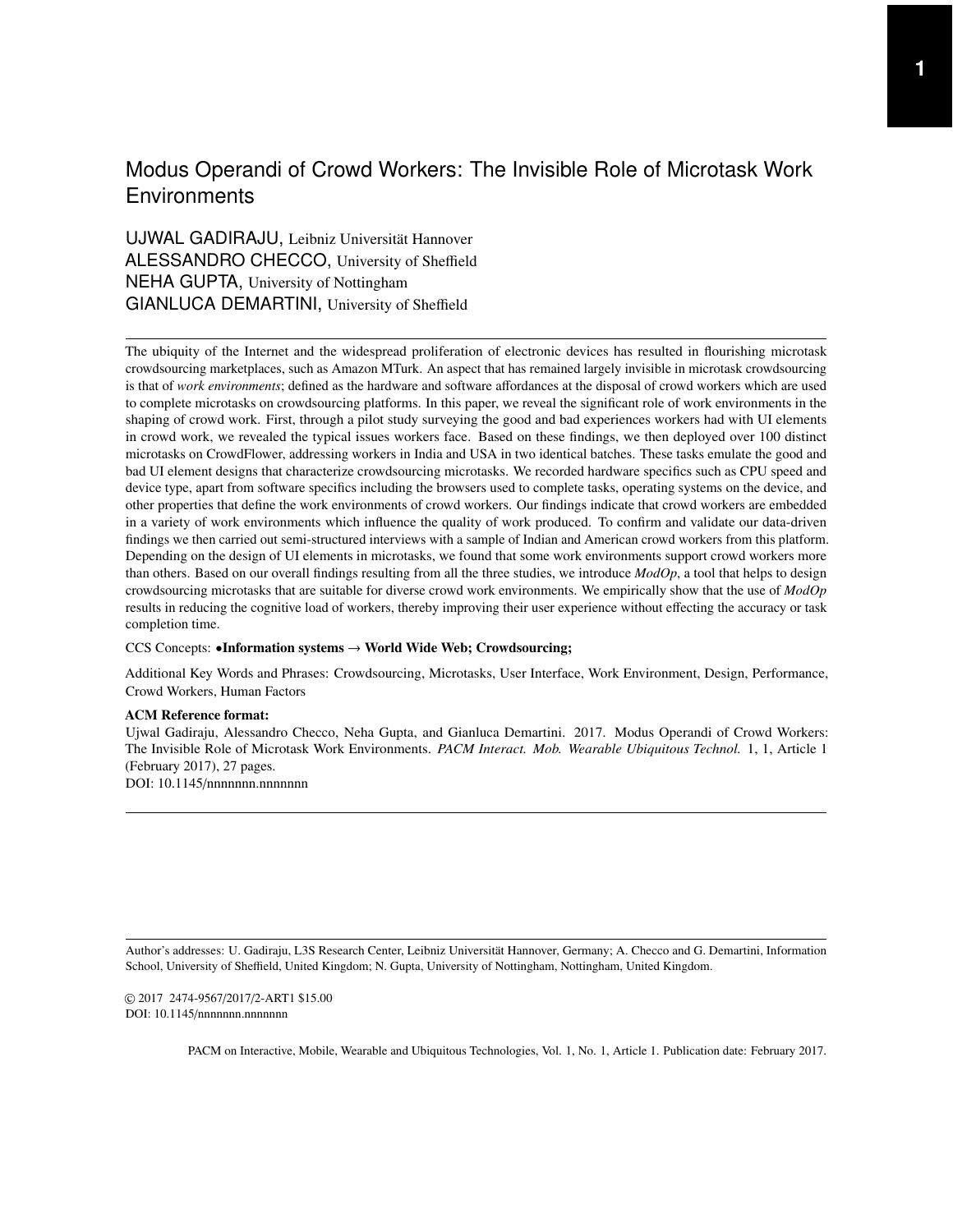### 1:2 • U. Gadiraju et. al.

### 1 INTRODUCTION

*"Sometimes the Internet fee is greater than the rewards I earn (due) to images, audios or videos in tasks."* – CrowdFlower Worker from India

We are currently in an age of pervasive computing where various kinds of sensors facilitate *smart* environments at home or work, improving our lives in numerous ways [\[76\]](#page-26-1); ranging from optimizing energy consumption [\[52\]](#page-26-2) to facilitating structural health monitoring [\[46\]](#page-25-0). Recent work has showcased how visual sensors (in the form of CCTV cameras) and social sensors (such as Twitter feeds) can be combined to improve event detection and aid in understanding the evolution of situations [\[70\]](#page-26-3). The rapid growth and ubiquity of mobile devices has resulted in making participatory sensing feasible on a large scale [\[7\]](#page-24-0). Such opportunities of using people as sources of sensory information allows us to build useful applications that have implications on urban mobility [\[73\]](#page-26-4), environment [\[38\]](#page-25-1), personal health monitoring [\[58\]](#page-26-5), and so forth. An effective way to use people as sources of sensory information is to collect data from them directly [\[43\]](#page-25-2). Online marketplaces like Amazon's Mechanical Turk<sup>[1](#page-1-0)</sup> (AMT) or CrowdFlower[2](#page-1-1) provide a large and diverse workforce of people accessible around the clock and on demand, for participation in return for monetary rewards.

Microtask crowdsourcing is being used widely these days to solve a multitude of problems that go beyond the capability of machine intelligence. Over time, crowdsourcing platforms like AMT have been used for diverse purposes including content creation and running surveys [\[12\]](#page-24-1). The potential to reach thousands of people around the globe at will and on demand [\[33\]](#page-25-3) has led to innovative and unprecedented solutions to problems in the space of ubiquitous and pervasive computing [\[32,](#page-25-4) [51,](#page-26-6) [61\]](#page-26-7). On the other hand, the ubiquity of the Internet and rise in prevalence of electronic devices have led to the rise of applications centered on mobile crowdsourcing [\[15,](#page-24-2) [18,](#page-24-3) [24,](#page-25-5) [54,](#page-26-8) [74\]](#page-26-9). Recent work by Laput et al. that introduced *Zensors*, leverages real-time human intelligence from online crowd workers to create robust, adaptive and intelligent sensors for any visually observable property [\[44\]](#page-25-6). This is a great example of how human input and intelligence can play a pivotal role in pervasive computing.

An important aspect at the core of crowd-powered solutions (especially those based on the microtask crowdsourcing paradigm) is controlling the quality of work that is produced by workers. Several research works have focused on improving the quality of crowdsourcing results by using a variety of techniques ranging from worker pre-screening methods and effective crowdsourcing task design [\[42\]](#page-25-7), to using gamification and incentive mechanisms [\[19,](#page-24-4) [59\]](#page-26-10), and answer aggregation methods [\[67\]](#page-26-11). Due to the low entry barrier, crowdsourcing has become truly ubiquitous [\[68\]](#page-26-12). Prior ethnographic works have also shown that workers who participate in microtask crowdsourcing are embedded in diverse environmental contexts that impact their work routines [\[26,](#page-25-8) [48\]](#page-25-9). A considerable amount of research effort has focused on the *motivations* behind worker participation in crowdsourced microtasks [\[8,](#page-24-5) [39\]](#page-25-10). Yet, little is understood about the *tools* that support and drive such worker participation. While some previous works have focused on the question of *why* crowd workers spend time and complete tasks on crowdsourcing platforms, in this work we focus on the question of *how* crowd workers complete tasks, and investigate the affect of different work environments on worker performance.

In this paper we draw attention to the less addressed realm of the *modus operandi* of workers in crowdsourcing microtasks. How exactly do workers participate and contribute to crowd work? We are particularly interested in the work environments that influence the observable behavior of crowd workers. We aim to understand how the different *work environments*, defined and characterized by the hardware and software that enable worker participation in crowd work, affect the quality of work that is produced. With the rampant increase in mobile device use around the world<sup>[3](#page-1-2)</sup>, do crowd workers use mobile devices more commonly than laptops and PCs? Are some devices more suitable to specific task types than others? How up-to-date are crowd workers with the available software and

<sup>1</sup>http://[www.mturk.com](http://www.mturk.com)

<sup>2</sup>http://[www.crowdflower.com](http://www.crowdflower.com)

<span id="page-2-0"></span><sup>&</sup>lt;sup>3</sup>Forecasted to reach 11.6 billion mobile devices by 2020, exceeding the world's projected population at that time (7.8 billion) [\[1\]](#page-24-6).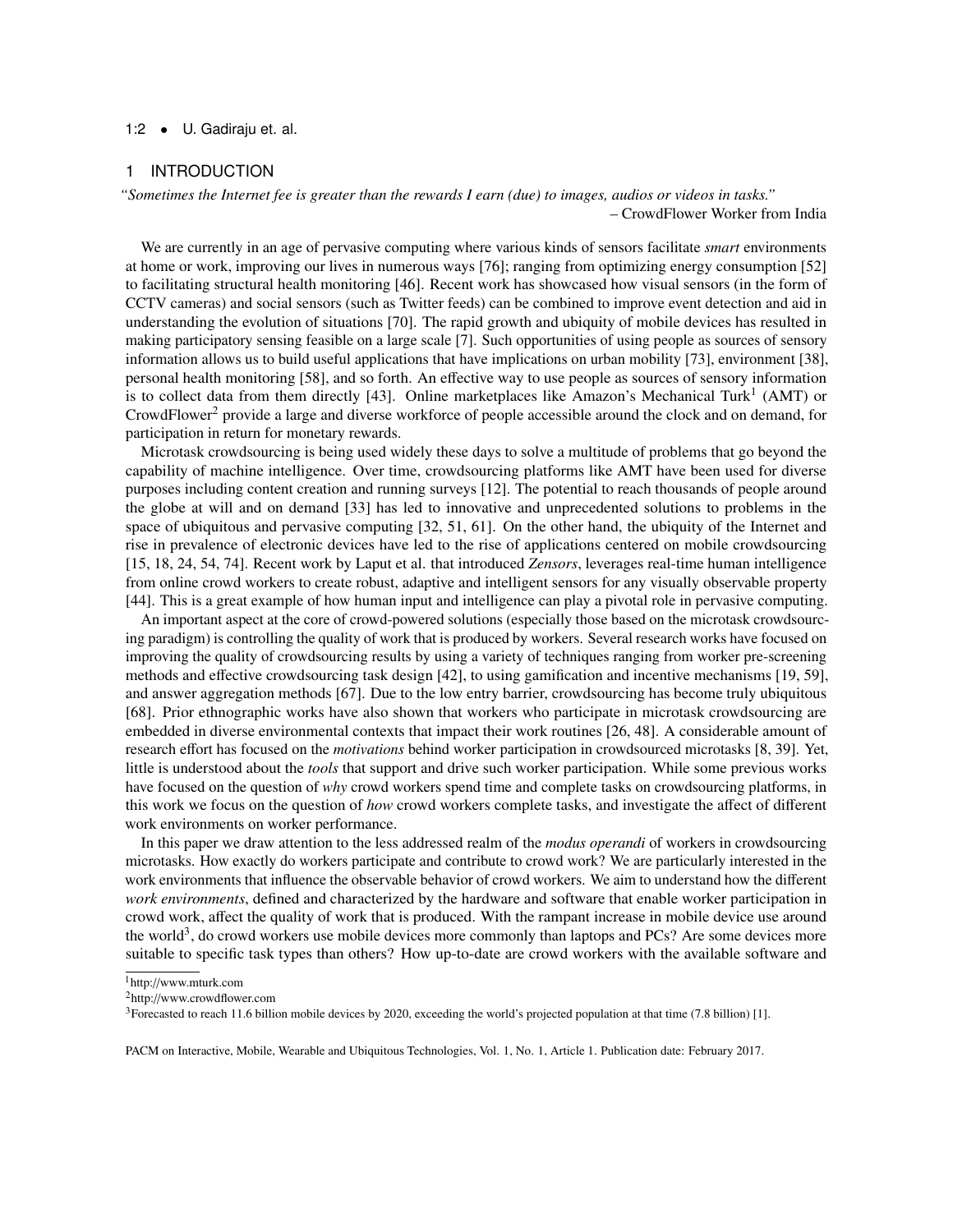hardware? How do UI elements and work environments interact while facilitating crowd work? By '*suitability*', we refer to the quality of being appropriate in supporting workers complete a given task at hand. For example, a work environment that is characterized by low Internet connection bandwidth may impede workers in completing tasks that contain high resolution images or videos, as opposed to a work environment that is characterized by a high Internet connection bandwidth. Similarly, some devices may be more appropriate in supporting workers complete tasks. For example, desktops or laptops are intuitively more appropriate for tasks that involve searching the web and retrieving information than mobile phones. Even in a novel system such as *WearWrite* [\[55\]](#page-26-13), that enables users to write documents from their smartwatches, crowd workers who tested the system found issues with the interface such as its complexity and language. To elucidate, one user said "I don't know what a bullet point is", with one of the recommendations being better support in providing a cross-device functionality so workers can work on smartwatches, mobile phones or desktop computers. Understanding how crowd workers operate during their participation in microtasks can help us in the following ways:

- Improve crowdsourcing task design by facilitating better interaction of crowd workers with the tasks.
- Develop quality enabling and control mechanisms which leverage known affordances that workers rely on.

To this end, we carried out three studies. In the first study, we gathered responses from 100 distinct workers on CrowdFlower, in a survey regarding common issues with UI elements that workers faced while completing tasks in this microtask marketplace. Based on our findings, we ran a large-scale study to investigate the influence of work environments on worker performance across different task types, and the interplay with UI elements in tasks. We compared the impact of work environments on the quality of work produced by workers from India and USA, leading to several novel observations. In the third study, we carried out semi-structured interviews with Indian and American workers to validate the data-driven observations from the second study and to further understand the role of work environments in shaping the quality of crowd work. Based on the presented research findings, we developed a software tool for requesters to checks microtask for UI design issues and suggests ways to improve them before they are run on a crowdsourcing platform.

## 2 RELATED LITERATURE

*"Ubiquitous computing is a method of enhancing computer use by making many computers available throughout the physical environment, but making them e*ff*ectively invisible to the user... They weave themselves into the fabric of everyday life until they are indistinguishable from it."*

– The most basic fundamentals of ubiquitous computing as described by Mark Weiser (1991, 1993)<sup>[4](#page-2-0)</sup>

# 2.1 Crowdsourcing for Ubiquitous and Pervasive Computing

Over the last decade, many parallels have been drawn between crowdworkers and artificial intelligence systems; crowdsourcing even being called artificial artificial intelligence [\[34\]](#page-25-11), making the worker and their work invisible, an issue that the field of 'Social Computing' has been trying to tackle over the years.

Prior work in participatory sensing [\[14,](#page-24-7) [63\]](#page-26-14) have identified issues with usability in the design of crowd applications that could lead to significant data quality issues. For instance, Ding et al. have studied the issues with using crowd-based personal spectrum sensors (such as through smartphones and in-vehicle sensors) where the sensing data may have been unreliable or untrustworthy due to unexpected equipment failures or malicious behaviors, amounting to some abnormal data, and, making crowd-sensing schemes ineffective [\[14\]](#page-24-7). They discussed reactive measures to robustly cleanse out abnormal data components from the original corrupted sensing data. Hara et al. identified that heterogeneous devices come to be involved in crowdsourcing environments [\[27\]](#page-25-12). While finding generic infrastructures can be very difficult, they think having a generic reusable platform to support development

<sup>4</sup>http://[www.ubiq.com](http://www.ubiq.com/hypertext/weiser/UbiHome.html)/hypertext/weiser/UbiHome.html

PACM on Interactive, Mobile, Wearable and Ubiquitous Technologies, Vol. 1, No. 1, Article 1. Publication date: February 2017.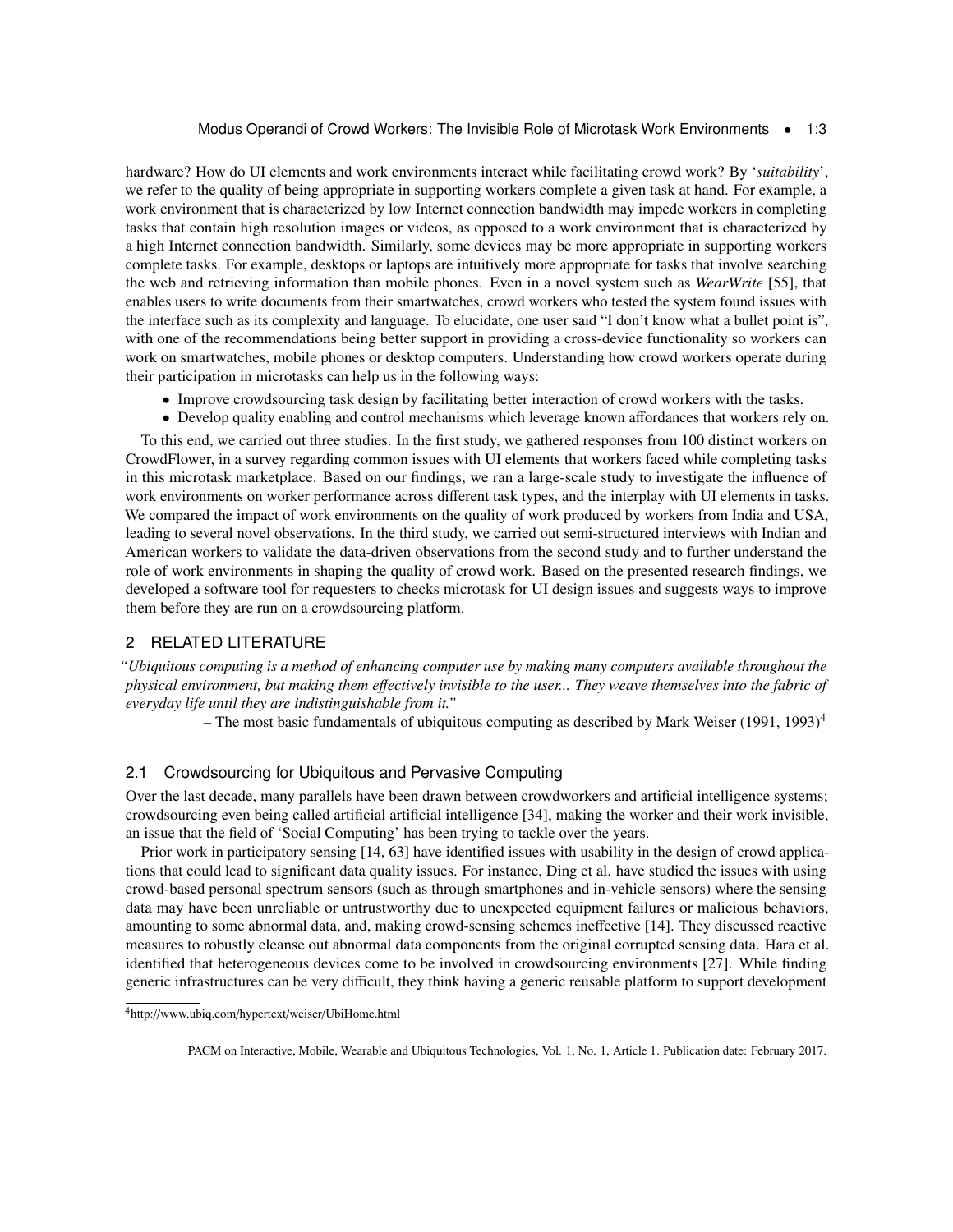### 1:4 • U. Gadiraju et. al.

of crowdsourcing applications would help in supporting heterogeneous mobile devices as well as manage large numbers of users. Chatzimilioudis et al. discuss multiple crowdsourcing applications by the use of smartphones [\[9\]](#page-24-8). They deliberate on the issues of running crowdsourcing applications with smartphones such as different Internet connection modalities (2G, 3G, 4G) each with different energy and data transfer rates.

In contrast to these previous works, we investigate the affect of (i) UI element design choices, and (ii) role of work environments (characterized by the software and hardware affordances at the disposal of workers) on the quality of work that is produced by workers. We also explore how both *good* and *bad* designs interact with the work environments. Thus, we shed light on the 'invisible' aspects of crowd work environment - a key component for participation in microtasking.

### 2.2 Task Types in Microtask Crowdsourcing

In our work we focus on the impact of crowd work environments and investigate their effects on different types of tasks. A taxonomy of task types in microtask crowdsourcing platforms has been developed in [\[21\]](#page-24-9) where a two-level structure with 6 categories at the top level has been proposed. In our work we leverage such top level categorization to compare the effects of work environments on different types of tasks.

In our previous work we ran a large scale supervised classification job to analyze 130 million HITs published on Amazon's Mechanical Turk (AMT) over 5 years with the goal of understanding patterns in task type changes over time [\[12\]](#page-24-1). We observed, for example, that content creation tasks (i.e., where workers are asked to generate some content like an audio transcription or a document summarization task) are the most popular on AMT, and in our experiments, are the ones in which workers performed poorly (See Table [6\)](#page-15-0). Another popular task type on AMT are surveys [\[12\]](#page-24-1), as a crowdsourcing platform allows easy and immediate access to large populations of participants.

# 2.3 Worker Differences & Participation Bias

Crowd workers are not all the same. For example, different workers have different skills and interests. In [\[13\]](#page-24-10) we previously showed that it is possible to profile workers based on their social network activities and assigned tasks based on such profiles which model their interests, to increase the accuracy of crowd work.

Other types of differences in the crowd that participates and completes specific tasks are caused by incentive schemes. For example, different reward levels may attract different types of workers [\[16\]](#page-24-11) thus creating a participation bias in a study run on platforms like AMT. Jiang et al. analyzed the perceived benefits of participation in crowd work, and found that American and Indian workers differed in their perceptions of non-monetary benefits of participation. Indian workers valued self-improvement benefits, whereas American workers valued emotional benefits [\[36\]](#page-25-13). Hsieh and Kocielnik showed how different reward strategies (e.g., lottery-based reward models) result in different types of crowd workers deciding to participate and complete the available tasks. They highlighted the consequent difference in the crowdsourced task results [\[31\]](#page-25-14). Along the same line, in [\[28\]](#page-25-15) authors showed that rewarding workers when they quit their participation in a batch of HITs allows to filter out low-quality workers early, thus retaining only highly accurate workers. Recently, Findlater et al. showed that results of online HCI experiments are similar to those achieved in the lab for desktop interactions, but this was less so in the case of mobile devices [\[20\]](#page-24-12).

Prior work has studied the reasons that drive senior adults to participate in crowd work and show both a low participation of such population as well as an interest for incentive types that differ from monetary ones [\[6\]](#page-24-13). In contrast to this, in our work we analyze potential barriers to crowd work from a technological perspective showing important geographical differences in the type of devices and tools used by crowd workers which can also create participation bias in crowdsourcing studies. We also focus on how the technical infrastructure used by workers has an impact on participation and work quality in paid microtask crowdsourcing platforms.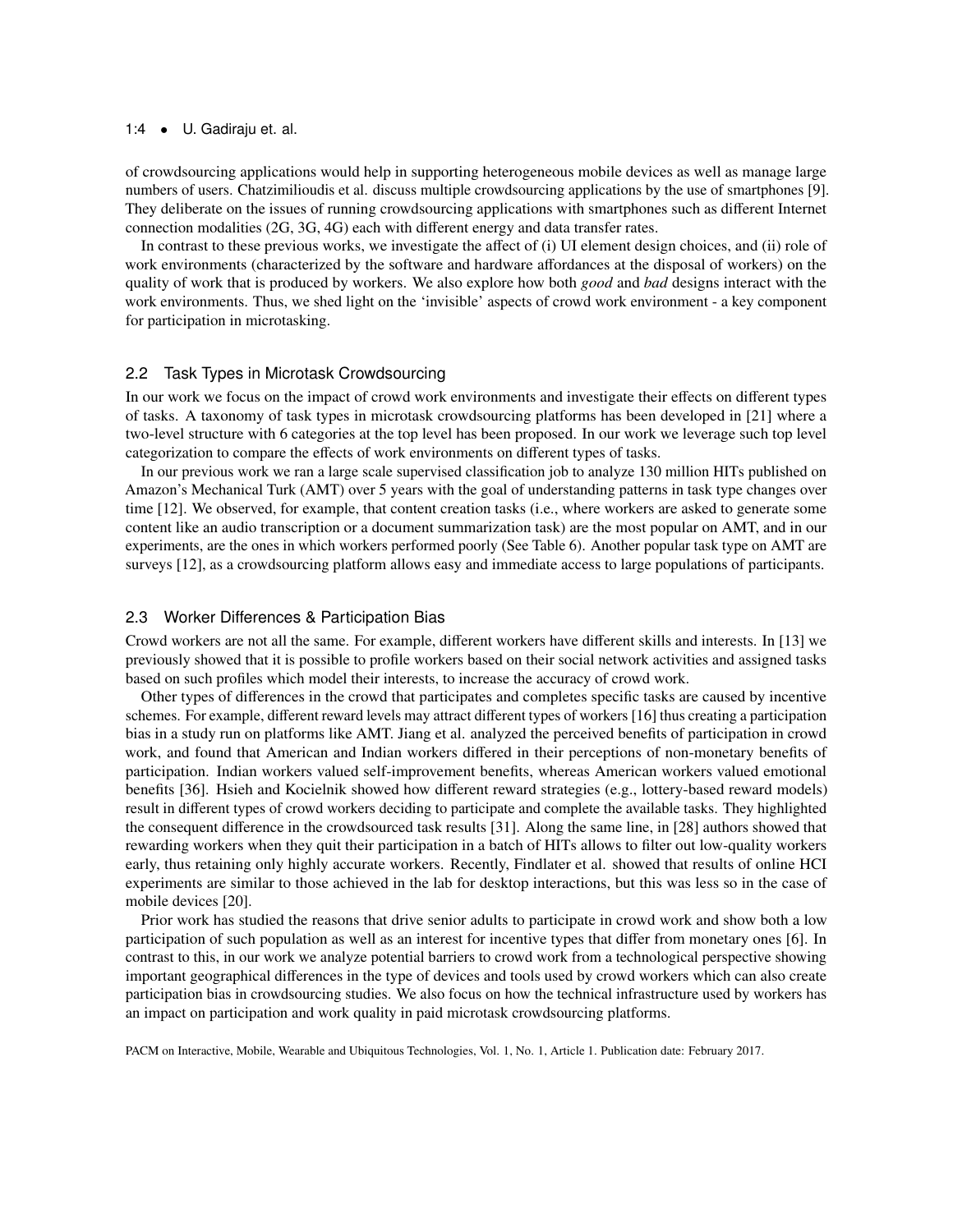### 2.4 Crowd Work Context and Barriers

Recently, ethnography-based research has been carried out to understand the contexts in which crowd workers are embedded. Authors of [\[49\]](#page-25-16) focused on the Indian and US worker communities and highlighted the effects of current crowdsourcing platforms and marketplaces on crowd worker experience. In [\[48\]](#page-25-9), authors studied how crowd workers on AMT use web forums to create communities where they share experiences and voice crowd work-related problems. McInnis et al. report on the qualitative analysis of 437 comments where AMT workers were asked to comment on parts of the AMT participation agreement through an online discussion website [\[50\]](#page-25-17). They indicate 'unfair rejection' as a major issue for workers, and identify risk factors that lead to this issue. Workers discuss 'flaws in task or interface design' as a key factor, while the authors suggest sounding an alarm through various tools to intimate requesters about a broken task.

Narula et al. noted that microtask marketplaces were often inaccessible to workers in developing countries, and introduced a mobile-based crowdsourcing platform called Mobileworks for OCR tasks, thereby lowering a barrier for participation [\[54\]](#page-26-8). Khanna et al. studied usability barriers that were prevalent on AMT, which prevented workers with little digital literacy skills from participating and completing work on AMT [\[40\]](#page-25-18). Authors showed that the task instructions, user interface, and the workers' cultural context corresponded to key usability barriers. To overcome such usability obstacles on AMT and better enable access and participation of low-income workers in India, the authors proposed the use of simplified user interfaces, simplified task instructions, and language localization. Vasantha et al. report an initial study of the demographic of 22 rural homeworkers in Scotland including computer skills, views on rural infrastructure and their skills in solving spatial visualization tests [\[66\]](#page-26-15). The authors present results equivalent to survey-based studies conducted in the past, and suggest that the homeworkers can solve knowledge-intensive industrial spatial reasoning problems with minimum training. They asked participants to report on their computer and Internet skills, to which most participants reported 'good', while some reported 'fair'. In their work, the authors also call for more research on rural infrastructure (such as Internet connection and road connectivity) that support crowdsourcing work, as most participants expressed satisfaction with their infrastructure yet a few did not find them adequate for crowdwork. Jones et al. explored what it means to be a mobile phone user situated at the lower end of the socio-economic ladder in developing economies like India, South Africa and Kenya to own and operate digital and mobile devices with almost no access to computers [\[37\]](#page-25-19). The authors suggest to engage with such users to help sketch out a technology road-map that will lead to devices and services which will be of value in the near future.

Several prior works have stressed the positive impact of good task design, clear instructions and descriptions on the quality of work produced [\[41,](#page-25-20) [47,](#page-25-21) [62\]](#page-26-16). However, as pointed out by Kittur et al. task interfaces are often poorly designed or even have bugs that make it impossible to complete tasks [\[42\]](#page-25-7). Poor quality work often arises from poorly designed crowdsourcing tasks. Morris et al. discuss the value of subcontracting microtask work and present value propositions for doing so [\[53\]](#page-26-17). In that they hypothesize a contracting model specifically based upon the need for task improvement such that workers can fix issues with user interface components and task structure amongst other things, which currently takes place by way of informal back-channels [\[23,](#page-25-22) [35\]](#page-25-23).

In contrast to previous works, we aim to investigate the unexplored interaction between task design (through UI elements) and work environments (characterized by the technical hardware and software infrastructures that crowd workers use). We study the impact of these aspects on worker performance and advance the current understanding of the contexts in which crowd work takes place.

# 3 STUDY I : UI ELEMENTS

<span id="page-5-1"></span><span id="page-5-0"></span>The aim of this first study was to identify typical problems that crowd workers face during interactions with different UI elements embedded in tasks. During the course of task completion, crowd workers are exposed to the various UI elements that may or may not be carefully designed by requesters publishing tasks on a crowdsourcing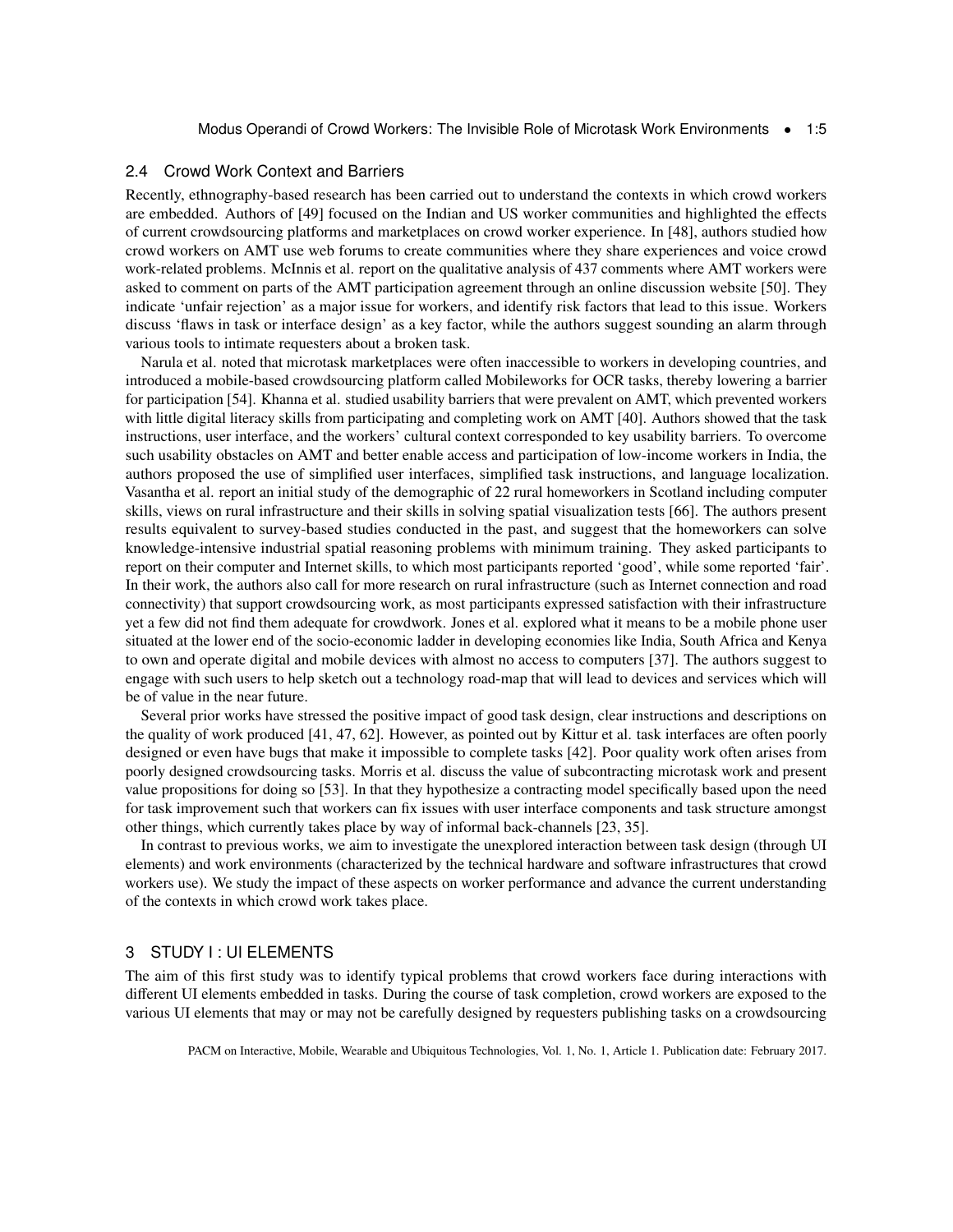### 1:6 • U. Gadiraju et. al.

<span id="page-6-0"></span>platform. Recent work that analyzed 5 years of crowd work on AMT [\[12\]](#page-24-1), found that there is an organic growth in the number of new requesters (over 1,000 new requesters each month in 2013, 2014). Such new requesters are typically unfamiliar with the process of task design and may put less effort to ensure adequate UI design before deployment. Even experienced requesters do not necessarily consider the work environments in which crowd workers contribute to piecework. Prior studies have highlighted the importance of appropriate task presentation, reflecting on the impact it has on a worker's perception of task complexity, cognitive load, and eventually on worker performance within the task [\[2\]](#page-24-14). Recently, Yang et al. investigated the role of *task complexity* in worker performance, with an aim to better the understanding of task-related elements that aid or deter crowd work [\[75\]](#page-26-18). In this paper, we study the interplay between task design (in terms of the UI elements) and work environments (i.e., the context and differing conditions that crowd workers are embedded in). To this end, Study-I plays an important role to understand the typical issues that workers confront on a regular basis in crowd work.

# 3.1 Methodology and Survey Design

We designed a survey<sup>[5](#page-5-0)</sup> asking workers about the issues that they typically faced with during their contributions in previous crowdsourcing tasks. The survey consisted of a few background questions, followed by questions corresponding to worker experiences while dealing with various UI input elements (*input boxes*, *text areas* spanning multiple lines, *checkboxes*, *dropdown menus*, *radio buttons* and *submit buttons*). Questions also covered other UI aspects such as *external navigation*, use of *colors*, experiences with *audio* / *video* content. To avoid misinterpretation, we presented workers with pictorial examples of each UI element. Finally, we provided workers with an opportunity to raise UI issues that were not addressed by the preceding questions in an open text field. We deployed the survey on CrowdFlower<sup>[6](#page-5-1)</sup> and gathered responses from 100 distinct crowd workers. On average, each worker took just over 5 minutes to complete our survey and was compensated according to a fixed hourly rate of 7.5 USD on task completion. To detect untrustworthy workers and ensure reliability of the responses received, we followed the recommended guidelines for ensuring high quality results in surveys [\[22\]](#page-24-15). To this end, we interspersed two attention check questions within the survey. We also used the filter provided by CrowdFlower to ensure the participation of high quality workers only (i.e., *level 3* crowd workers as prescribed on the CrowdFlower platform). We flagged 7 (out of 100) workers who failed to pass at least one of the two attention check questions and do not consider them in our analysis.

## 3.2 Survey Results

We found that 43% of the workers who participated in the survey identified themselves as females (and 57% were males). Crowdsourcing microtasks served as a primary source of income for 42% of the workers. Table [1](#page-6-0) presents the distribution of workers according to their age groups. We note a fairly even distribution of workers with respect to their age. As shown in Table [2,](#page-6-0) the workers who participated in the survey were also highly experienced in crowdsourcing work.

Based on the responses from workers, we observe that the issues raised can be distinguished between those that are a result of work environment constraints, and those that are a result of task design choices. By manually analyzing and aggregating the open-ended responses from workers and the responses to questions regarding different aspects of UI elements, we make the following key observations.

(1) Input Boxes & Text Areas – We found that  $36\%$  of workers raised issues that they faced with input boxes and text areas. 64% of the workers suggested that they did not experience problems in this regard. A recurring issue cited by workers with respect to input boxes and text areas was that the size of the input box

<sup>5</sup>https://sites.google.com/site/[crowdworkenvironments](https://sites.google.com/site/crowdworkenvironments/)/ <sup>6</sup>http://[crowdflower.com](http://crowdflower.com)

PACM on Interactive, Mobile, Wearable and Ubiquitous Technologies, Vol. 1, No. 1, Article 1. Publication date: February 2017.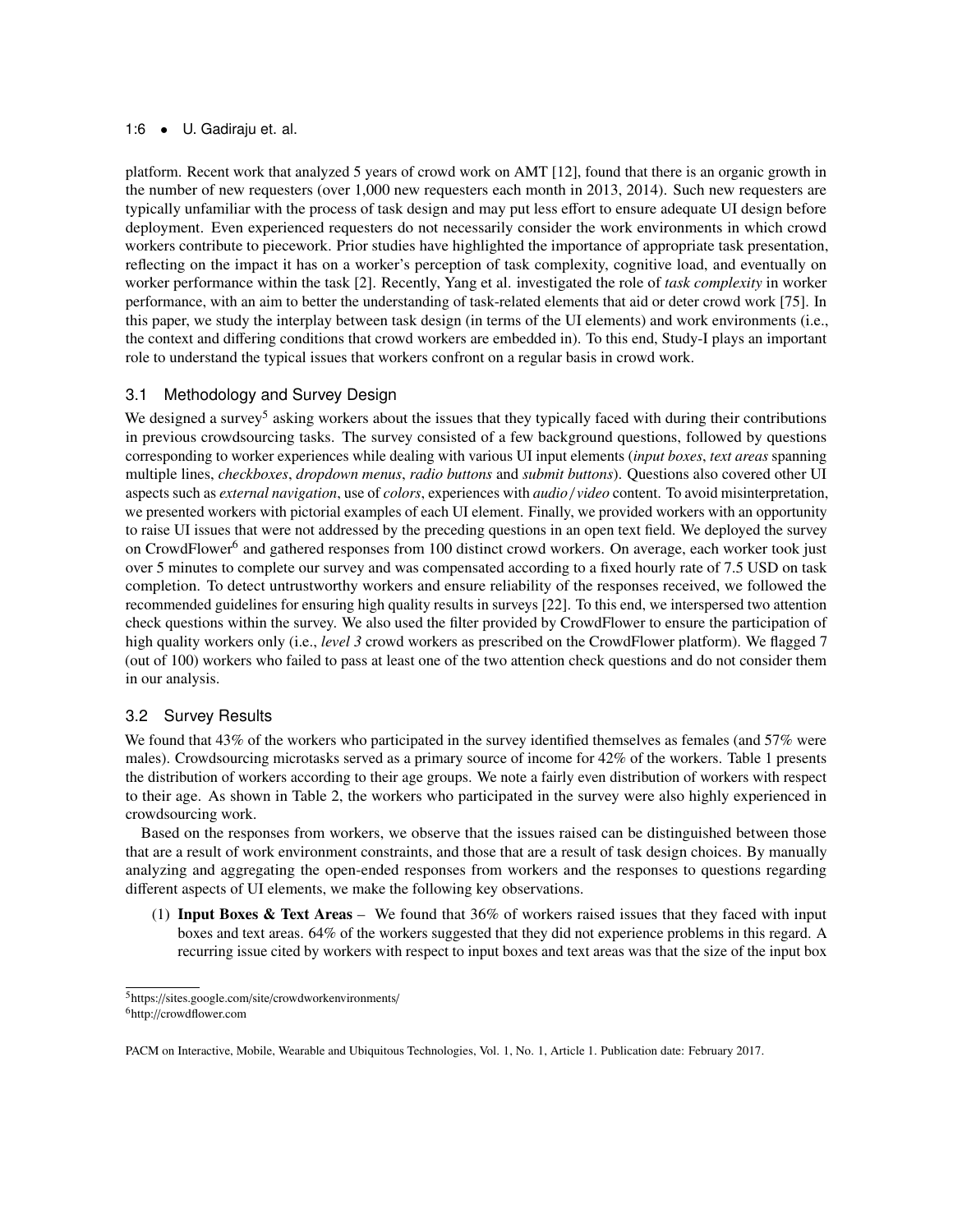|  | Table 1. Distribution of workers accoding to their age |  |
|--|--------------------------------------------------------|--|
|  |                                                        |  |

Table 2. Experience of workers

| Age                                                                                         | No. of Workers                                | Crowd Work Experience No. of Workers                    |                                            |
|---------------------------------------------------------------------------------------------|-----------------------------------------------|---------------------------------------------------------|--------------------------------------------|
| 18 - 25 Years<br>26 - 35 Years<br>$36 - 45$ Years<br>$46 - 55$ Years<br>Older than 55 Years | 17.20%<br>29.03%<br>29.03%<br>20.43%<br>4.30% | 3 to 6 months<br>1-3 Years<br>3-5 Years<br>Over 5 Years | $16.13\%$<br>54.84%<br>$16.13\%$<br>12.90% |

and character limit were disproportionate, often leading to only a part of the entered text being visible upon entry (mentioned by 5% of the workers). The following is an excerpt from a worker who raised this issue:

*'Usually, text fields just work well as I can put things that I want in the list. The only big issue is when people want a long text answer like this one expect me to fit it into that small text field. It's so much harder to type what I want in and to proofread and edit my typed out text in a small text field. I could probably do my typing in an external text editor but why should I go through all that trouble when I can do all my typing in the browser. In general these things just work, though wrong usages like wanting large text in that small field is just terrible design.'*

Over a decade ago, researchers suggested that matching the size of input boxes to the expected length is an important guideline to follow when designing forms on the Web [\[10,](#page-24-16) [11,](#page-24-17) [72\]](#page-26-19). Another issue cited by workers was that of *input format validation* and *auto-correction*. Workers described occasions where text that was input was not accepted due to flawed format validation (especially, in case of URLs). These issues were cited by 15% of the workers. In other cases, input text was unfavorably auto-corrected, thereby hindering workers (mentioned by 6% of workers). Yet again, we found that a guideline that was suggested years ago with respect to accurate format validation [\[4\]](#page-24-18) is sometimes violated by requesters during task design. Workers also reported that sometimes default text in the input field gets appended to the text that is entered, instead of disappearing on input. Finally, workers brought to light that input fields are not enabled sometimes, leading to a situation where it is not possible for workers to enter any response (mentioned by 6% of workers).

(2) Checkboxes, Radio Buttons & Dropdown Menus – We found that nearly  $70\%$  of the workers on average claimed to never have faced issues with checkboxes, radio buttons and dropdown menus. A recurring issue with checkboxes, radio buttons and dropdown menus was cases with too many options (mentioned by 10% of workers on average). This is a well-studied issue in UX design on the Web [\[3,](#page-24-19) [5\]](#page-24-20). Another common problem was found to be the small size of checkboxes, radio buttons or the dropdown menu icon (mentioned by 6% of workers on average). Several workers referred to issues with selecting checkboxes and radio buttons due to the active region not including the corresponding text, or multiple clicks being required for selection (mentioned by 10% of workers on average). The following is an excerpt from a worker who raised this issue corresponding to checkboxes:

*'It's easier to mark a checkbox when not only the checkbox itself is [an active region], but a region around it too, because sometimes it's di*ffi*cult to put the cursor in a region a little bit greater than a point. For instance, sometimes we can mark a checkbox just clicking on the line where the checkbox is in. Globally speaking, we can choose the alternatives we want in a more fast way, and we can complete the jobs more easily. But not everyone remember of build a job*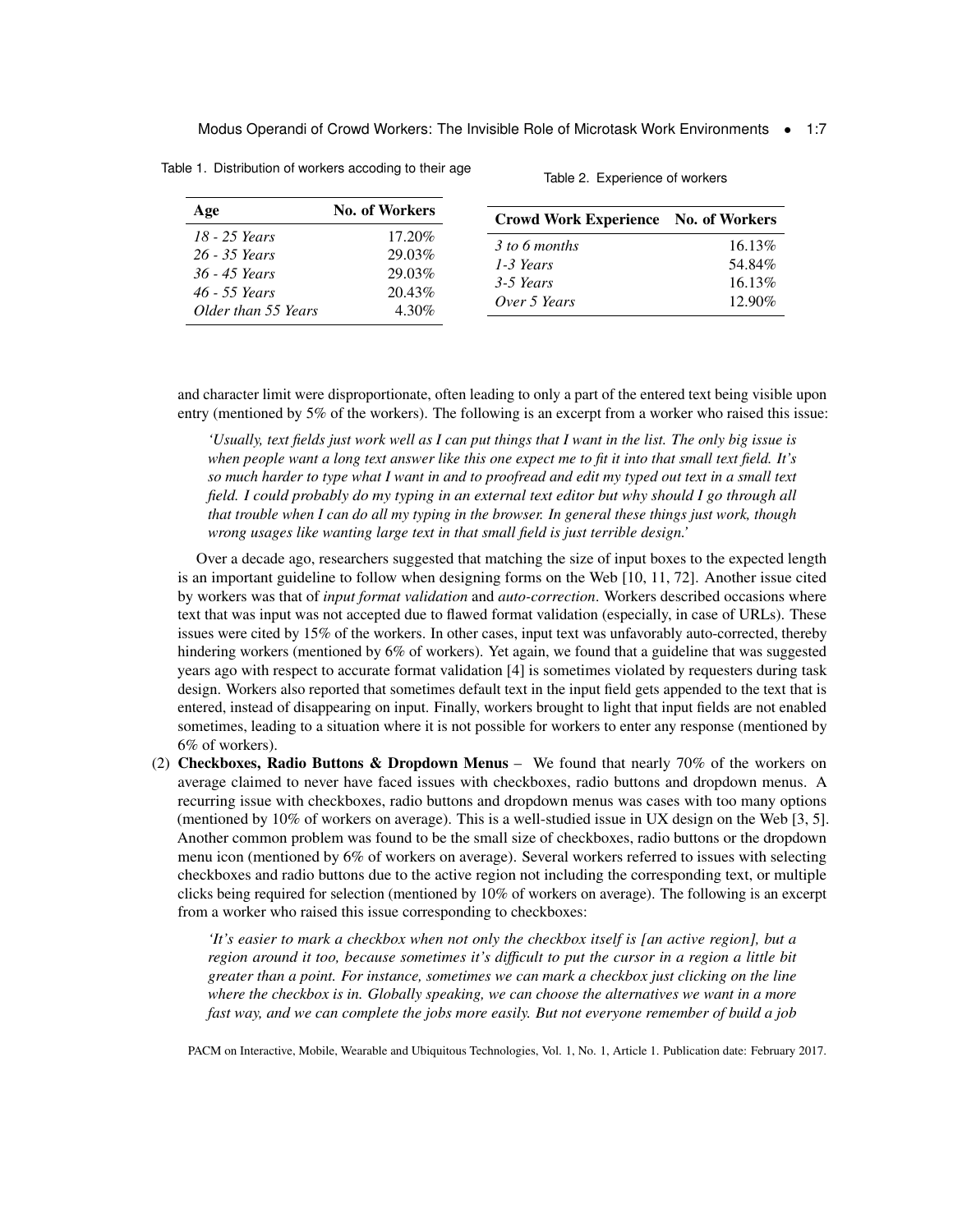### 1:8 • U. Gadiraju et. al.

*thinking of us this way, but I think it would be a good practice if did always, better for you and us too.'*

Finally, some workers (approx. 5% on average) reflected on the difficulty to scroll within dropdown menus due to the small active region that disappears if the cursor moves outside the menu.

(3) Audio & Visual Content – 40% of the workers raised issues that they faced with tasks involving audio or visual content. Workers primarily raised issues related to the poor resolution and quality of audio and visual content within some tasks (mentioned by 25% of workers on average). The position and size of the visual content, loading and buffering times of the audio/visual content were other commonly cited problematic aspects (mentioned by 15% of workers on average). Some excerpts from the responses of workers that reflect these issues are presented below.

*'Slow loading, waiting very long for the audio*/*video to load completely.'*

*'I've faced multiple. Most issues are with the sound quality. Sometimes things are too quiet or have too much static which makes it hard to hear. With these issues I can't hear what I'm supposed to hear and can't really work with it. A lack of volume control is also a bit of a problem when sounds are of varying volumes and I want to not blow my ears out... Waiting to hear multiple sound files and do work on them is not so fun at all as it wastes time when I want to swiftly do work at my pace.'*

(4) External Links & Navigation – Over 50% of the workers reported issues they typically faced with external links and navigation. A recurring issue with external links was found to be the resolution of links to http URLs instead of https URLs on clicking. This results in warnings on some browsers and workers are often unsure about proceeding thereafter (nearly 25% of workers mentioned issues related to this). Other issues include opening links in the same tab instead of a new window or tab on clicking, broken links, and the loading time of the new page (nearly 20% of workers mentioned at least one such issue). Some excerpts from the responses of workers that reflect these issues are presented below.

*'many dead links, many old test questions linking to sites that have been changes so the test question is no longer valid'*

*'Some links don't work, pages never open, by the way, i lost a level 3 badge with a problem like this.'*

(5) Colors Used & Submit Button – We found that  $80\%$  of the workers did not typically face issues with the colors used in tasks. Some workers however, pointed out that poor color contrasts used in interfaces sometimes makes it hard to read the content of given tasks (nearly 15% of workers mentioned related problems). Around 50% of the workers claimed to have faced problems with the submit button. A common issue raised regarding the submit button was the poor positioning of the button (mentioned by 5% of the workers). Workers also complained that in some cases, the submit button was not enabled or had to be clicked multiple times (mentioned by 20% of the workers); another design violation [\[45\]](#page-25-24). Other issues pointed out include missing or unresponsive submit buttons and errors on clicking. Some excerpts from the responses of workers that reflect these issues are presented below.

*'For me, some colors applied to data make it di*ffi*cult to read the data - e.g., light grey.'*

*'when you hit the keyboard 'enter' the task is automatically submit your work, even though you're not yet done.'*

<span id="page-8-0"></span>*'Sometimes the submit button didn't work at all. Unable to be pressed at all for a few minutes.'*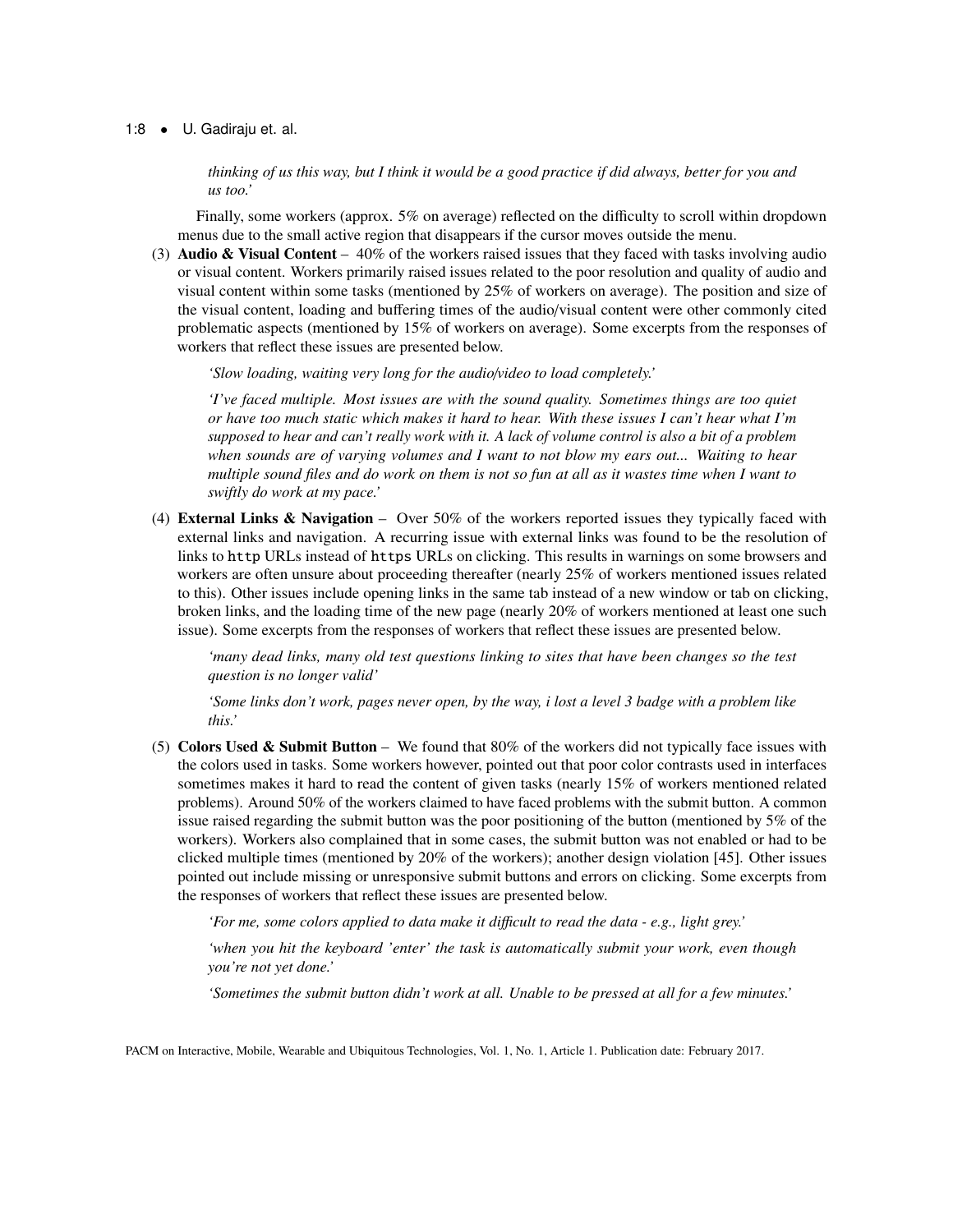At first glance from a crowd worker's perspective, some of the issues raised might appear to be trivial to resolve or overcome through trial and error. However, prior ethnographic work has rightly stressed on the importance of considering the environmental context of crowd workers [\[26,](#page-25-8) [48\]](#page-25-9). It is also well understood that a fair portion of workers are not entirely familiar with using computers and other devices which play a crucial role in their participation on crowdsourcing platforms [\[40\]](#page-25-18). We thereby believe that these issues play an important role in shaping the quality of crowd work and the fluidity with which it is completed.

Next, we present the results of a study aimed at understanding what are the affects of the UI design issues identified so far in this first study on crowd work effectiveness.

## 4 STUDY II : WORK ENVIRONMENTS

The aim of this study is to understand how workers deal with UI design choices made by crowdsourcing requesters during the course of their work. We also investigate how the crowd work environments interact with the design choices and influence quality of the work produced. Thus, we address the following research questions.

RQ#1 : How is the performance of crowd workers influenced by design choices made by requesters with respect to UI elements in crowdsourcing microtasks?

RQ#2 : How do microtask crowdsourcing work environments influence the quality of work produced by crowd workers?

## 4.1 Methodology and Task Design

<span id="page-9-0"></span>Based on responses from Study-I, we identified important aspects and design choices related to UI elements that crowd workers often encounter in microtasks. The companion webpage' presents these variations which either aid or hinder workers during the course of task completion. Depending on whether particular variations help workers or obstruct their work, we classify them as either *Good* or *Bad*, implying a good or bad experience as cited by workers in Study-I. In some cases, for the sake of completeness we additionally consider other extremities not mentioned by workers. For example, workers pointed out that disproportionately small text-areas (ta\_smallSize) are troublesome to type into; we also consider the other extremity, that of disproportionately large text-areas (ta\_largeSize). In other cases, catering to an extremity was deemed to be unnecessary owing to an unrealistic scenario. For example, UI elements with disproportionately large active regions such that options get selected by clicking anywhere on the window is an unrealistic extremity.

To analyze the influence of different design considerations with respect to UI elements on worker performance, and their interplay with varying worker environments, we manually created a batch of 129 microtasks accounting for each of the 43 variations (each variation  $\times$  3 tasks), shown in the table on the companion webpage. These tasks consist of different types; *information finding*, *verification and validation*, *interpretation and analysis*, *content creation*, *surveys* and *content access* [\[21\]](#page-24-9). The table in the companion page also presents sample tasks that we created corresponding to each of the UI element variations; these tasks are noticeably designed to reflect real-world microtasks that have previously been deployed on crowdsourcing platforms.

Since understanding work environments would be a crucial part of this study, we deployed two identical batches of the 129 tasks on CrowdFlower, one addressing workers based in USA and the other addressing workers based in India. We considered USA and India since they represent two of the largest populations of crowd workers [\[33\]](#page-25-3), and due to the potentially different work environments they entail. In both cases, we used the inbuilt CrowdFlower feature to restrict participation to only the highest quality level of the crowd. We gathered 50 distinct judgments from workers in response to each of the 129 tasks in the batch, resulting in  $6,450 \times 2$  responses (from USA and

<sup>7</sup>Companion Webpage - https://sites.google.com/site/[crowdworkenvironments]( https://sites.google.com/site/crowdworkenvironments/)/

PACM on Interactive, Mobile, Wearable and Ubiquitous Technologies, Vol. 1, No. 1, Article 1. Publication date: February 2017.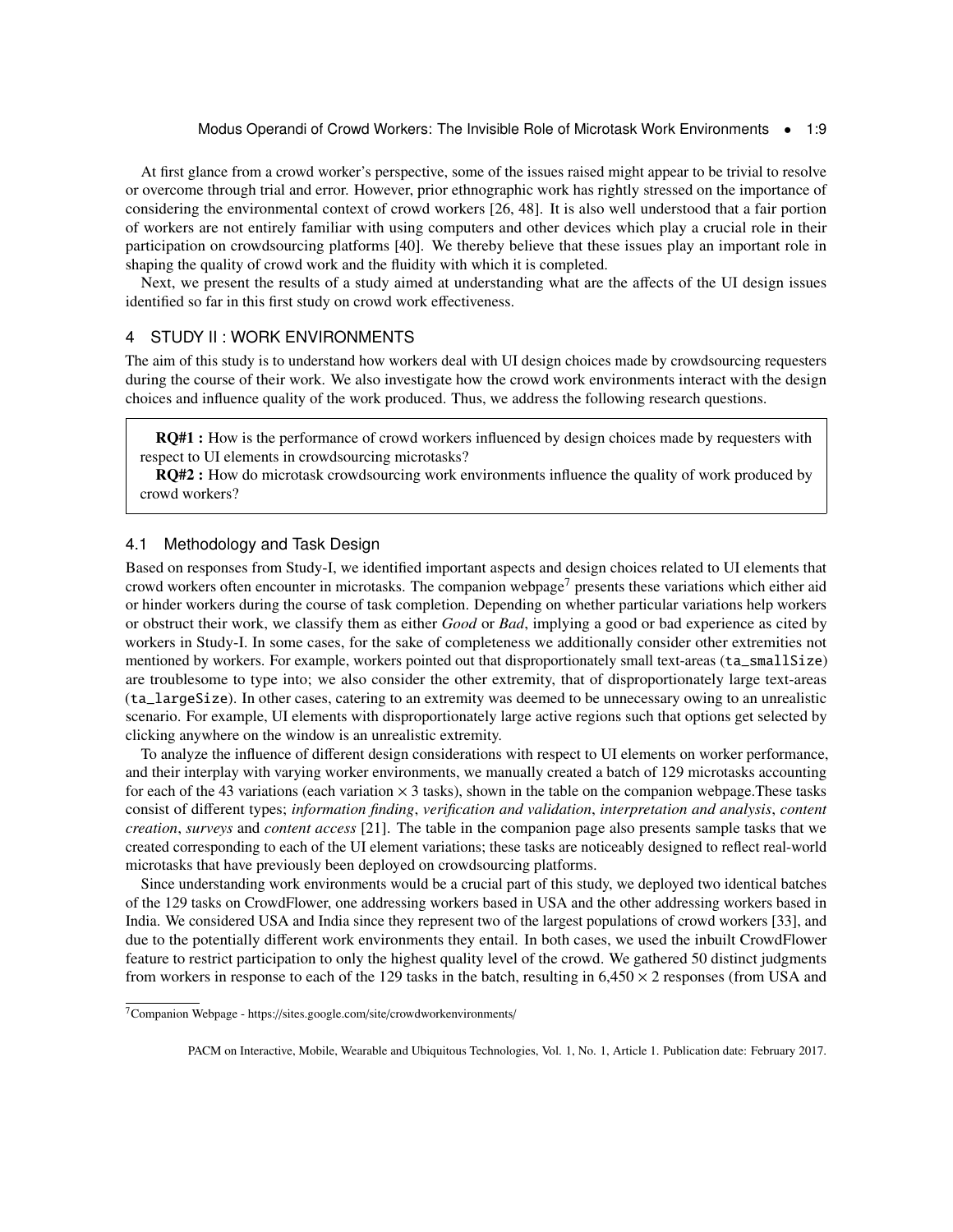#### 1:10 • U. Gadiraju et. al.

<span id="page-10-0"></span>India workers). Workers were randomly assigned to tasks in the batch and the order of tasks was also randomized. Workers were compensated in proportion to the amount of work completed at a fixed hourly piece-rate of 7.5 USD.

While workers completed tasks, we recorded work environment related aspects in the background: the screen resolution of devices used by the workers, the CPU speed of machines used by workers, and the user-agent string using JavaScript embedded in the tasks. Note that CPU *speed* is computed by means of a Javascript benchmark using loops, hashing and random number generator functions, obtaining a score where the speed can be directly compared to that of a reference fast machine. To investigate further affordances at the disposal of workers such as input devices (keyboards or touchpads), mouses or mousepads and so forth, we implemented mousetracking using Javascript and the JQuery library, and logged user activity data ranging from mouse movements to keypresses. Our analysis regarding the hardware aspects of work environments are limited to these. We plan to extend the hardware features considered in the future.

### 4.2 Results and Analysis

Note that we report our results including the test statistic, degrees of freedom and effect sizes (Cohen's *d*, Hedge's *g*) for statistically significant findings. We acquired responses from 90 Indian and 95 American workers. The overall comparison between the two groups of workers is presented in Table [3.](#page-9-0) We did not find significant differences between Indian and American workers in terms of their overall accuracy or retention rate (i.e., number of HITs completed by each worker). However, we found that the American workers were significantly faster in completing the tasks, with an average task completion time (TCT) of 0.89 mins compared to the Indian workers (1.39 mins); *t(183)*=*3.06, p*<*.05, Cohen's d*=*.45*.

Table 3. Overall comparison between workers from India and USA. The asterix ('\*') indicates a statistically significant difference between the two groups.

|                                   | <b>INDIA</b> USA |                |
|-----------------------------------|------------------|----------------|
| <b>No. of Workers</b>             | 90               | 95             |
| Avg. Accuracy of Workers $(in\%)$ | 81.56 78.41      |                |
| Avg. TCT (in mins)                |                  | $1.39$ $0.89*$ |
| Avg. Retention Rate (in $\%$ )    |                  | 55.56 52.63    |

Table 4. Overall comparison between workers from India and USA with respect to good and bad variations of UI elements. The asterix ('\*') indicates statistically significant differences between the good and bad variations for a group.

|                          | <b>INDIA</b> | USA     |
|--------------------------|--------------|---------|
| Avg. Accuracy (in%) Good | $82.93*$     | 79.51   |
| Avg. Accuracy (in%) Bad  | 73.82 75.07  |         |
| Avg. TCT (in mins) Good  | 1.49         | $0.76*$ |
| Avg. TCT (in mins) Bad   | 1.23         | 1.01    |

We also investigated the overall differences in the average accuracy and task completion times of Indian and American workers on *good* and *bad* variations. Table [4](#page-9-0) presents our findings. By using multiple t-tests with Bonferroni correction, we note that there are statistically significant differences between the accuracy of Indian workers on tasks with *good* versus *bad* variations; *t(178)*=*2.15, p*<*.05, Cohen's d*=*.36*. On the other hand, we found that American workers exhibited a significant difference in the task completion time across *good* and *bad* variations; *t(188)*=*3.66, p*<*.001, Cohen's d*=*.29*, requiring significantly less time to complete tasks with *good* design variations as intuitively expected. We also observe that workers from USA take less time to complete tasks (see Table [3\)](#page-9-0) than workers from India (independently from the *good* or *bad* design). In summary, this suggests that American workers deal better with tasks that are poorly designed.

4.2.1 Performance Across UI Element Variations. To understand how workers coped with tasks involving the different UI element variations, we analyzed the performance of workers corresponding to each UI element grouped into *good* and *bad* variations. The results of our analyses are presented in Table [5.](#page-12-0)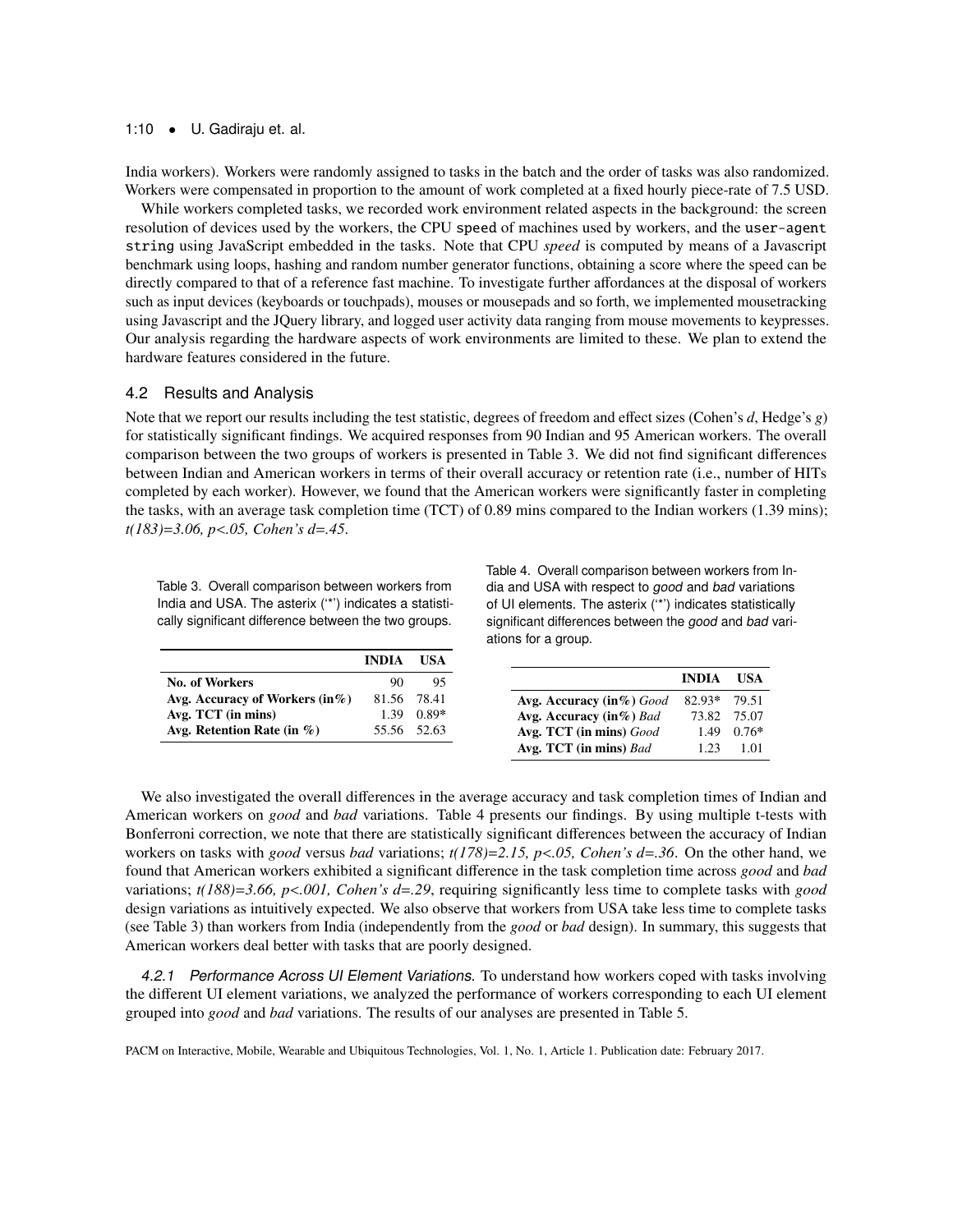

Fig. 1. Left- An interpretation and analysis task with large checkboxes (cb\_largeSize); Right-A survey task with many radio buttons (rb\_manyOptions), as rendered on an Android mobile phone and viewed on a Chrome browser.

*Statistical Significance –* We computed the statistical significance of our observations in Table [5,](#page-12-0) using multiple t-tests. To control for Type-I error inflation in our multiple comparisons, we use the Holm-Bonferroni correction for family-wise error rate (FWER) [\[30\]](#page-25-25), at the significance level of  $\alpha < .05$ . Statistically significant differences between tasks with *good* and *bad* UI element variations are marked with an asterix (\*).

- Input Boxes Both Indian and American workers performed considerably better in tasks having *good* variations of input boxes, in comparison to *bad* variations. Further investigation revealed that disproportionately large input boxes (ib\_largeSize) corresponded to the least accuracy: 30.67% in the case of Indian workers and 34.67% in the case of American workers. We did not find significant differences in the average task completion time (TCT) for both Indian and American workers between the two variations. This indicates that workers spent roughly the same amount of time on tasks with *bad* design variations despite the potential hindrance, reflecting their genuine attempt to provide high quality responses.
- Text Areas In the case of tasks corresponding to text areas, Indian workers depict a better performance in the *good* variations when compared to the *bad* variations. No significant differences were observed for American workers. We found that both groups of workers performed with the least accuracy in the (ta\_smallSize) variation where the visible size of the text area is small, making it inconvenient for workers to see all the text that is entered. Similar to our findings with respect to tasks with variations of input boxes, we did not find significant differences in the average TCT of workers between the *good* and *bad* variations.
- Checkboxes We found that both Indian and American workers performed much better in tasks with *good* variations of checkboxes than in *bad* variations. An example of a bad variation is shown in Figure [1.](#page-10-0) In contrast to Indian workers where we found no significant difference in their average TCT, the American workers were faster in tasks with *good* variations. Further investigation revealed that the (cb\_manyOptions) variation corresponded to the least accuracy among both Indian and American workers in tasks with checkbox variations.
- Radio Buttons Tasks with variations of radio buttons correspond to better performance from both Indian and American workers in the *good* as opposed to in the *bad* variations. However, the performance of workers in the *bad* radio button variations when compared to that in case of the checkboxes is significantly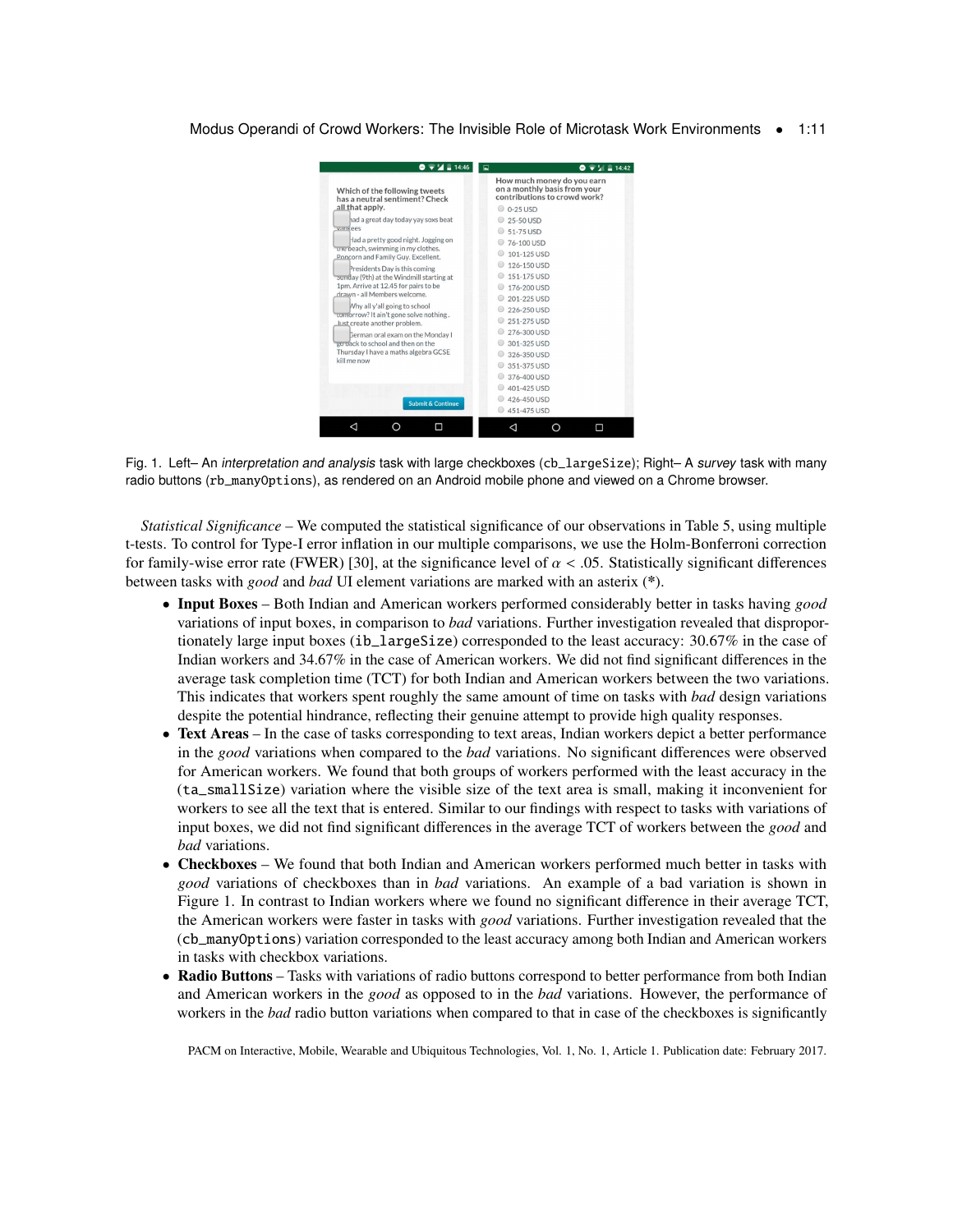# <span id="page-12-0"></span>1:12 • U. Gadiraju et. al.

higher (Indian workers: *t(125)*=*6.452, p*<*.001*, American workers: *t(163)*=*4.805, p*<*.001*). This is explained by the simpler nature of radio buttons, where questions are modeled to accept a single response (even in case there are many options; as in rb\_manyOptions) (an example is shown in Figure [1\)](#page-10-0).

- Audios In tasks with audio variations, we note that compared to other tasks, the overall level of accuracy drops in the case of Indian and American workers, both in the *good* and *bad* variations. We attribute this drop in accuracy to the inherently more complex nature of audio transcription tasks [\[57\]](#page-26-20), where work environment specifics (such as device volume, headsets or other equipment) may play a role. This is exacerbated in the case of audios with poor quality (audio\_poorQuality). We found that Indian workers perform considerably better in audio transcription tasks with good quality variations when compared to the poor quality variations. They also take more time on tasks with the audio\_goodQuality variations. On further scrutiny, we found that in tasks with poor audio quality, several Indian workers gave up after trying to transcribe the audio, condemning the poor quality of the audio in their responses. In contrast, we found that American workers performed similarly in both the *good* and *bad* variations, without a significant difference in the average TCTs.
- Images We found that Indian and American workers performed similarly in the tasks with either *good* or *bad* image variations, without significant differences in TCTs between the two variations. Across both groups of workers we found that the img\_smallSize variation corresponded to the lowest accuracy of workers in image variation tasks.
- Videos In case of tasks with videos, we note that both Indian and American workers do not exhibit a significant difference in their performance between the *good* and *bad* design variations. We found that American workers took less time to complete the tasks with *good* variations as opposed to *bad* variations (i.e., tasks with the video\_poorQuality variation).
- Dropdown Menus In the case of tasks with dropdown menu variations (related to active region and icon size), we found that both Indian and American workers perform with similar accuracy and take similar amounts of time in both the *good* and *bad* variations.

<span id="page-12-1"></span>External Links – We found no effect on the accuracy of Indian and American workers or their task completion times based on the type of external links (elink\_HTTP or elink\_HTTPS), or whether the links opened in the same or new tab (elink\_sameTab or elink\_newTab).

**Rating Scales – Due to the subjective nature of rating scales, we only consider the TCT of workers as a** measure of performance. We did not find significant differences across different rating scales.

# 4.3 Role of Work Environments

In the earlier section, we presented our findings with respect to the performance of workers in tasks with different UI element variations and found several differences when comparing American and Indian workers. With an aim to understand whether work environments influence the performance of workers, we investigated the aspects that characterize the work environments of the Indian and American workers in our studies.

4.3.1 Browsers, Operating Systems and Devices. By resolving the user-agent strings of workers who participated in our tasks, we identified their browsers, operating systems and devices. The distribution of workers according to these specifics are presented in Figure [2.](#page-12-1) We found that there is a far greater variety in browsers, operating systems and devices used by crowd workers from the USA than those from India. However, the most popularly used browsers (*Chrome Generic*, *Firefox Generic*), operating systems (*Windows 7*, *Windows 10*) and devices (*Laptops*, *Desktops*) are similar across both groups of workers. It is noteworthy that the American workers appear to use more of the latest available technology such as the Windows 10 operating system and Macbooks, in comparison to Indian workers in our tasks.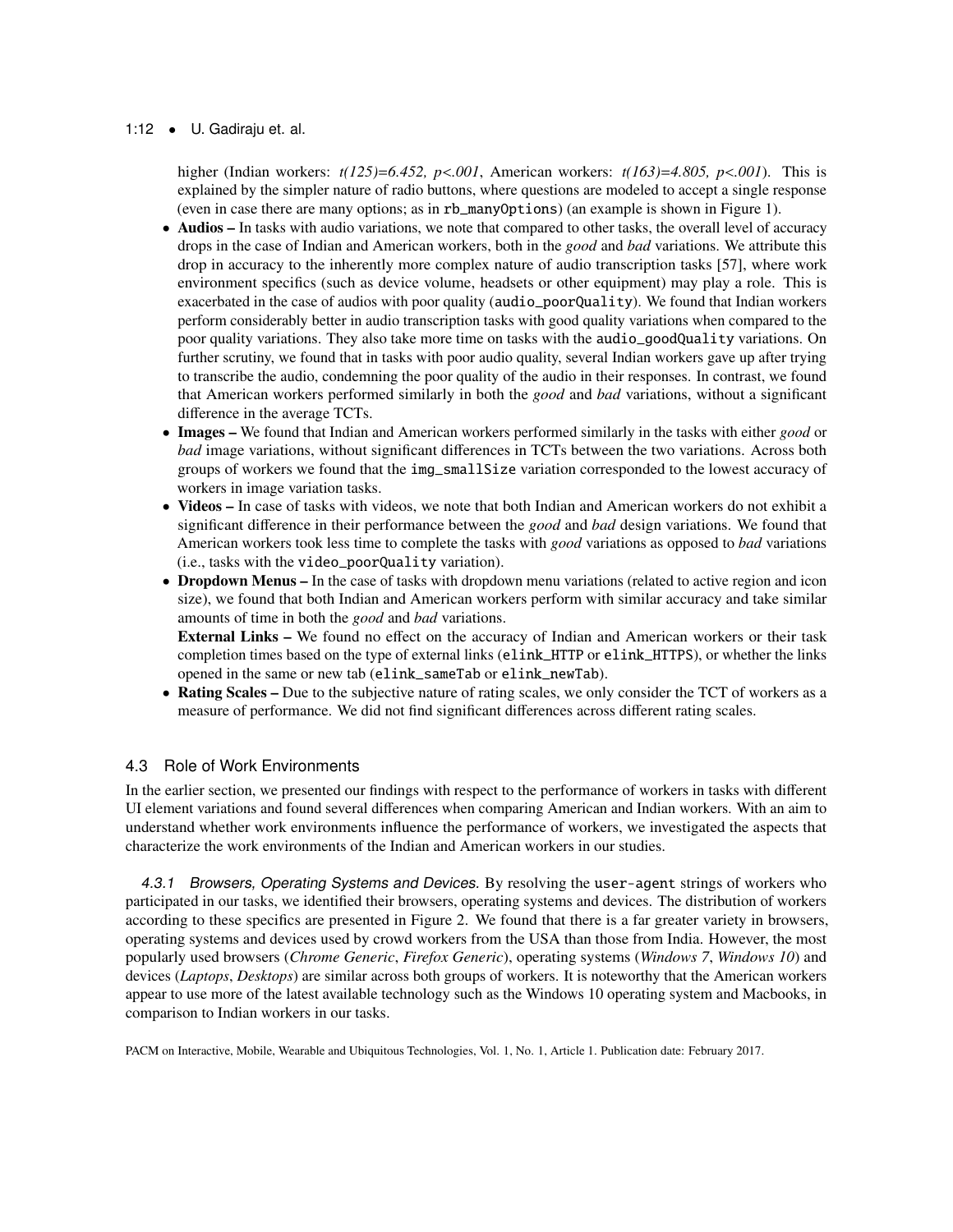<span id="page-13-0"></span>Table 5. Performance of Indian and American workers corresponding to each of the UI elements, grouped into good and bad variations. Statistically significant differences between tasks with good and bad UI element variations are marked with an asterix (**\***).

|                               | India                |                | <b>USA</b>           |                |  |
|-------------------------------|----------------------|----------------|----------------------|----------------|--|
| <b>UI Element Variation</b>   | Avg. Accuracy $[\%]$ | Avg. TCT [min] | Avg. Accuracy $[\%]$ | Avg. TCT [min] |  |
| Input Boxes - Good            | 85.95*               | 1.21           | 85.08*               | 0.81           |  |
| Input Boxes - Bad             | 71.64                | 1.25           | 70.62                | 0.99           |  |
| Text Areas - Good             | 80.79*               | 1.57           | 76.62                | 0.98           |  |
| Text Areas - Bad              | 65.69                | 1.55           | 72.02                | 1.23           |  |
| <b>Check Boxes - Good</b>     | 88.29*               | 1.19           | $93.55*$             | 0.51           |  |
| Check Boxes - Bad             | 63.11                | 0.86           | 69.86                | $0.83*$        |  |
| Radio Buttons - Good          | 87.19                | 0.81           | 86.89                | 0.46           |  |
| Radio Buttons - Bad           | 85.65                | 0.55           | 81.08                | 0.51           |  |
| Audios - Good                 | 38.28*               | $5.33*$        | 43.99                | 3.01           |  |
| Audios - Bad                  | 22.75                | 3.80           | 44.59                | 3.12           |  |
| Images - Good                 | 66.52                | 1.61           | 65.85                | 1.13           |  |
| Images - Bad                  | 67.24                | 1.43           | 68.14                | 0.96           |  |
| Videos - Good                 | 90.8                 | 1.16           | 88.73                | 0.89           |  |
| Videos - Bad                  | 84.08                | 1.45           | 86.61                | $1.12*$        |  |
| Dropdown Menus - Good         | 98.67                | 0.59           | 92.51                | 0.48           |  |
| Dropdown Menus - Bad          | 98.88                | 0.60           | 95.4                 | 0.52           |  |
| <b>External Links - HTTP</b>  | 98.04                | 0.70           | 96.92                | 0.58           |  |
| <b>External Links - HTTPS</b> | 98.77                | 0.74           | 96.23                | 0.60           |  |
| External Links - Same Tab     | 95.54                | 0.60           | 98.41                | 0.68           |  |
| External Links - New Tab      | 96.79                | 0.79           | 97.62                | 0.76           |  |
| Rating Scales - Horizontal    |                      | 0.72           |                      | 0.49           |  |
| Rating Scales - Vertical      |                      | 0.83           |                      | 0.45           |  |
| Rating Scales - Slider        |                      | 0.56           |                      | 0.52           |  |





4.3.2 Impact of Device Speed. We investigated the relationship between the speed of devices that Indian and American workers used, and their accuracy and TCTs across different tasks. Figure [3](#page-13-0) presents the statistically significant relationships that we found.

We found a moderate positive correlation between the speed of the device used and the task completion time of American workers in tasks with text areas (see Figure [3a\)](#page-13-0); *r(72)*=*.43*, *p*<.001. This suggests that American workers use more time to complete tasks with text areas when the device used is relatively faster. Thus in tasks with text areas, we found that the speed of the device used by American workers accounts for nearly 18.5% of the variance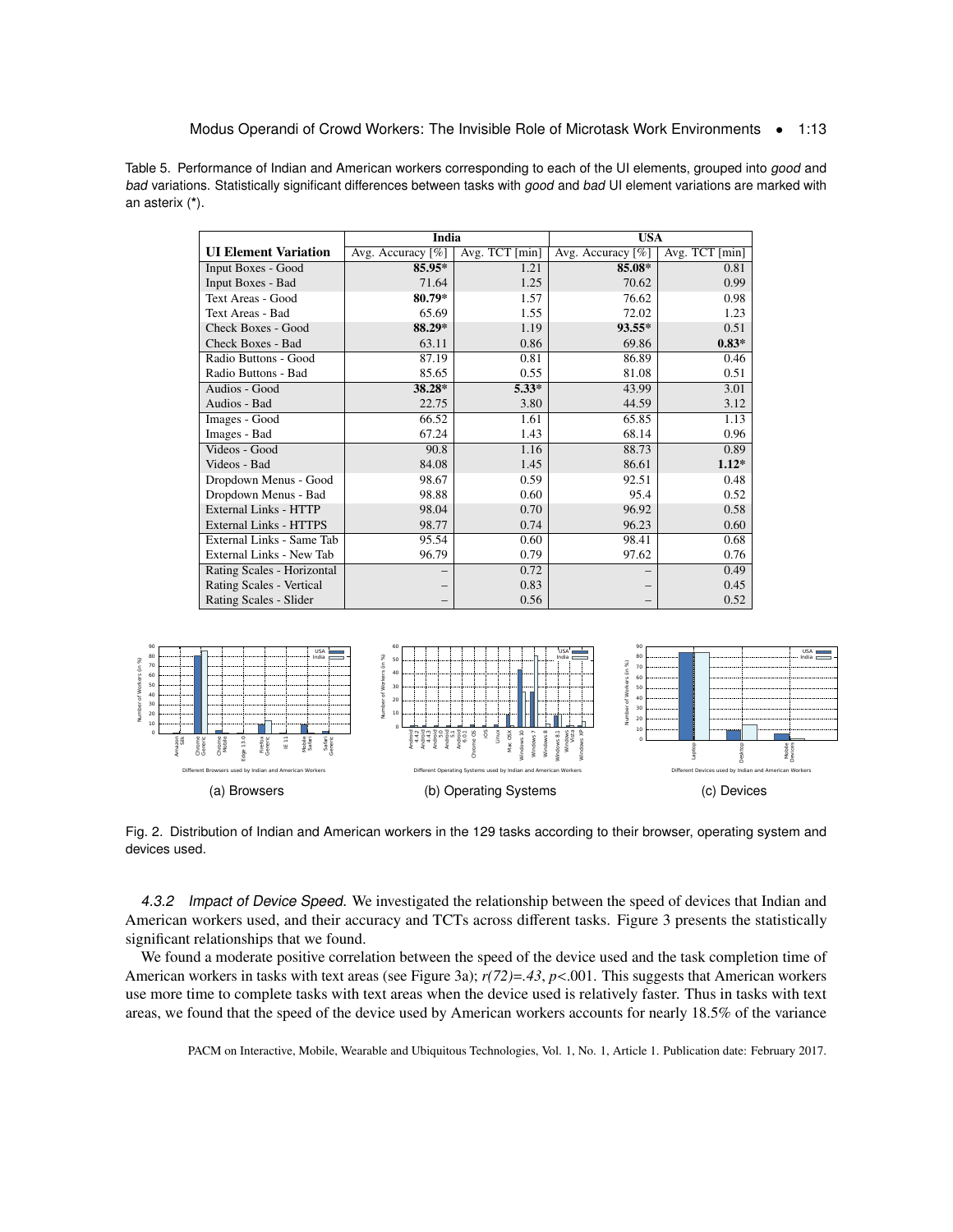



<span id="page-14-0"></span>(a) TCT and device speed of American workers who completed tasks with text area variations.

(b) TCT and device speed of American workers who completed tasks with audio variations.

Fig. 3. Impact of device speed on different types of tasks (only statistically significant linear relationships are presented).

in their task completion times (the coefficient of determination,  $R^2$ =0.184). Further scrutiny revealed that faster devices led to American workers providing more tags as well as more unique tags in the tagging task (see Table 1 in the companion webpage) corresponding to text areas. We investigate and discuss these findings further in a follow-up qualitative study described in Section [5.](#page-15-1)

Similarly, in tasks involving audio media, we found a moderate positive correlation between the task completion time of American workers and the speed of the devices used (see Figure [3b\)](#page-13-0); *r(62)*=*.38*, *p*<.001. Accordingly, the speed of the devices used by American workers in tasks with audio variations accounted for nearly 14.5% of the variances in their task completion times (the coefficient of determination,  $R^2$ =0.144). We did not find significant correlations with respect to the devices used by Indian or American workers across other task variations.

4.3.3 Impact of Devices on Worker Performance. Next, we investigated the impact of devices used on the performance of Indian and American workers (i.e., their accuracy and task completion time) across the different UI element variations.

In the case of Indian workers, we found that workers who used desktop computers needed significantly more time to complete tasks (*M*=*1.55, SD*=*.99*) when compared to those who used laptops (*M*=*1.18, SD*=*.76*) in tasks with *input boxes*;  $t(78)=1.528$ ,  $p < .05$ , Hedge's  $g=46$ . On investigating why this was the case, we found that the speeds of the desktop computers used by the Indian workers was significantly lower (*M*=*5.96, SD*=*19.36*) than the laptop computers, probably indicating that desktops are older machines (*M*=*20.05, SD*=*27.34*); *t(78)*=*1.768, p*<*.05*, Hedge's *g*=*.54*. Indian workers who used laptops exhibited a significantly higher accuracy *(M*=*68.45, SD*=*20.00)* than those workers who used desktops to complete tasks with *check boxes (M*=*79.48, SD*=*16.73)*; *t(78)*=*2.043*, *p* < .05, Hedge's *g*=*.64*. We did not observe a significant impact of devices used by Indian workers on their performance in tasks with other UI element variations.

American workers who used laptops completed tasks with *text areas* in a significantly faster time *(M*=*1.09, SD*=*1.13)* than those who used desktops *(M*=*1.92, SD*=*1.40)*; *t(80)*=*1.829*, *p* < .05, Hedge's *g*=*.72*. On investigating why this was the case, once again we found that the speeds of the desktop computers used by the workers who completed tasks with *text areas* was lower (*M*=*6.61, SD*=*1.71*) than those who used laptops (*M*=*22.4, SD*=*35.18*). American workers who used laptops exhibited a higher accuracy *(M*=*63.99, SD*=*26.88)* than those who used desktops *(M*=*80.11, SD*=*21.99)* in tasks with *check boxes*; *t(80)*=*1.932*, *p* < .05, Hedge's *g*=*.7*. Similarly, American

1:14 • U. Gadiraju et. al.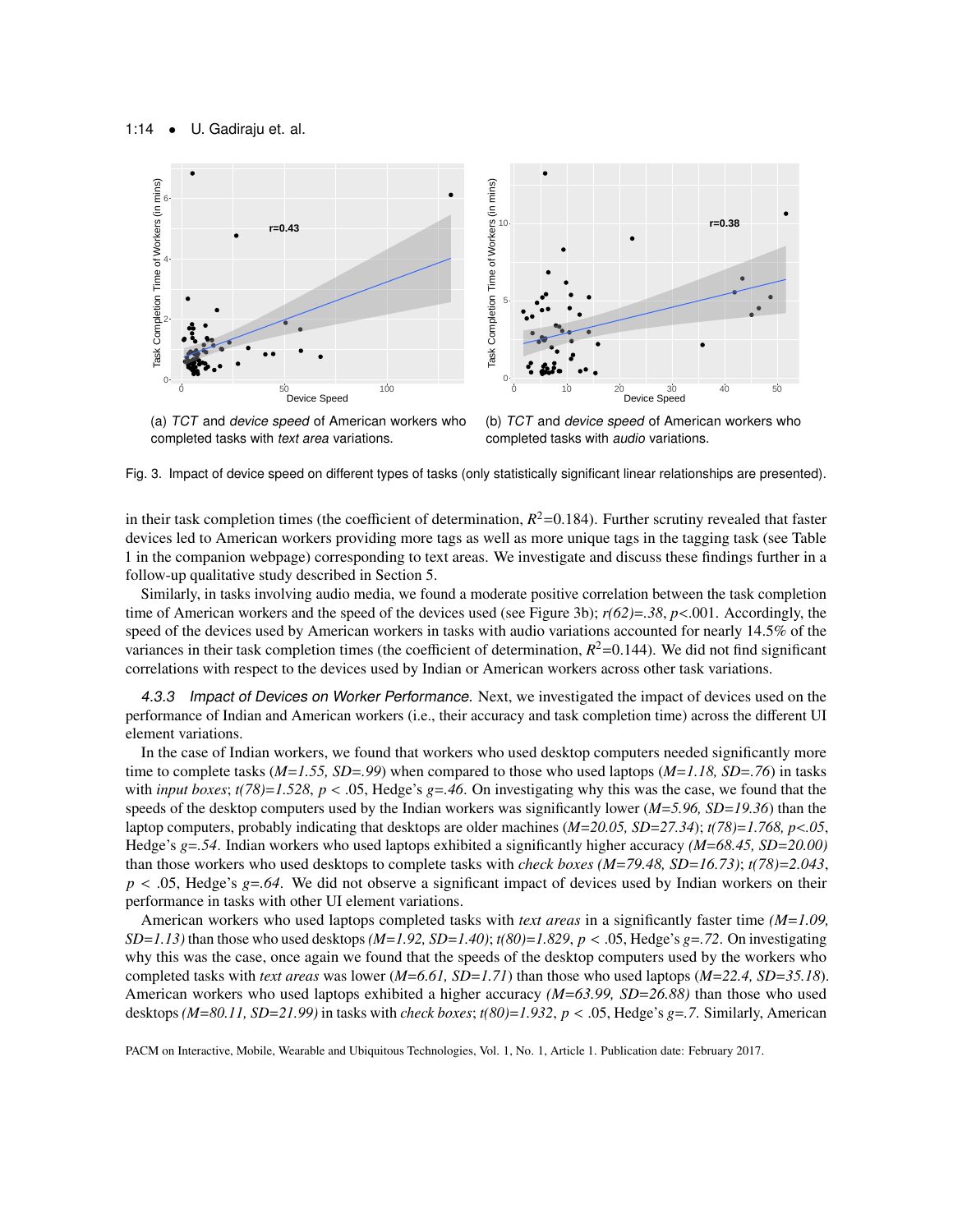<span id="page-15-0"></span>workers who used laptops performed more accurately *(M*=*89.95, SD*=*20.37)* than those who used desktops in tasks with *videos (M*=*72.86, SD*=*34.82)*; *t(80)*=*1.947*, *p* < .05, Hedge's *g*=*.78*.

Our findings regarding the impact of devices on worker performance are further explored and discussed in Section [5,](#page-15-1) through follow-up individual interviews with Indian and American workers.

4.3.4 Impact of Screen Resolution. We analyzed the screen resolution of devices used by Indian and American workers to investigate the potential influence of screen resolution on worker performance in tasks with different UI element variations.



<span id="page-15-1"></span>

We found that most Indian and American workers used devices with a high screen resolution; many reporting a *HD* screen resolution of  $720 \times 1280$  or higher. 84 out of the 90 Indian workers were found to be using devices with HD or higher screen resolutions, while 85 of the 95 American workers did the same.

We found a weak negative correlation between the screen resolution and the task completion time of Indian workers in tasks with UI element variations corresponding to images (see Figure [4\)](#page-14-0); *r(88)*=*-.30*, *p*<.001. This indicates that lower screen resolutions can hinder workers in tasks that involve images, resulting in longer task completion times. Accordingly, the screen resolution of Indian workers accounted for 9% of the variance in their task completion times (the coefficient of determination,  $R^2 = .09$ ). We did not find significant correlations with screen resolution of devices across other UI element variations.

4.3.5 Impact on Different Task Types. Based on the taxonomy of microtasks proposed in [\[21\]](#page-24-9), we analyzed the impact of work environments on the different task types; *information finding* (IF), *interpretation* & *analysis* (IA), *verification* & *validation* (VV), *content creation* (CC), *surveys* (SU) and *content access* (CA). Table [6](#page-15-0) presents the distribution of the 129 tasks according to the taxonomy, and the overall average work accuracy of Indian (IND-Acc) and American (USA-Acc) workers corresponding to each task type. While we found differences in accuracy within each group across the different task types, we did not find statistically significant differences in worker performance between Indian and American workers across the task types.

<span id="page-15-2"></span>Although we did not find significant differences in worker accuracy in each of the task types across the devices (desktops, laptops or mobile devices), we found that in information finding (IF) and content creation (CC) tasks, both Indian and American workers using mobile devices required significantly more time for task completion. This indicates that laptops and desktops are more suitable than mobile devices for certain task types. We reason that content creation tasks typically involve typing content, which is inherently easier to accomplish using a keyboard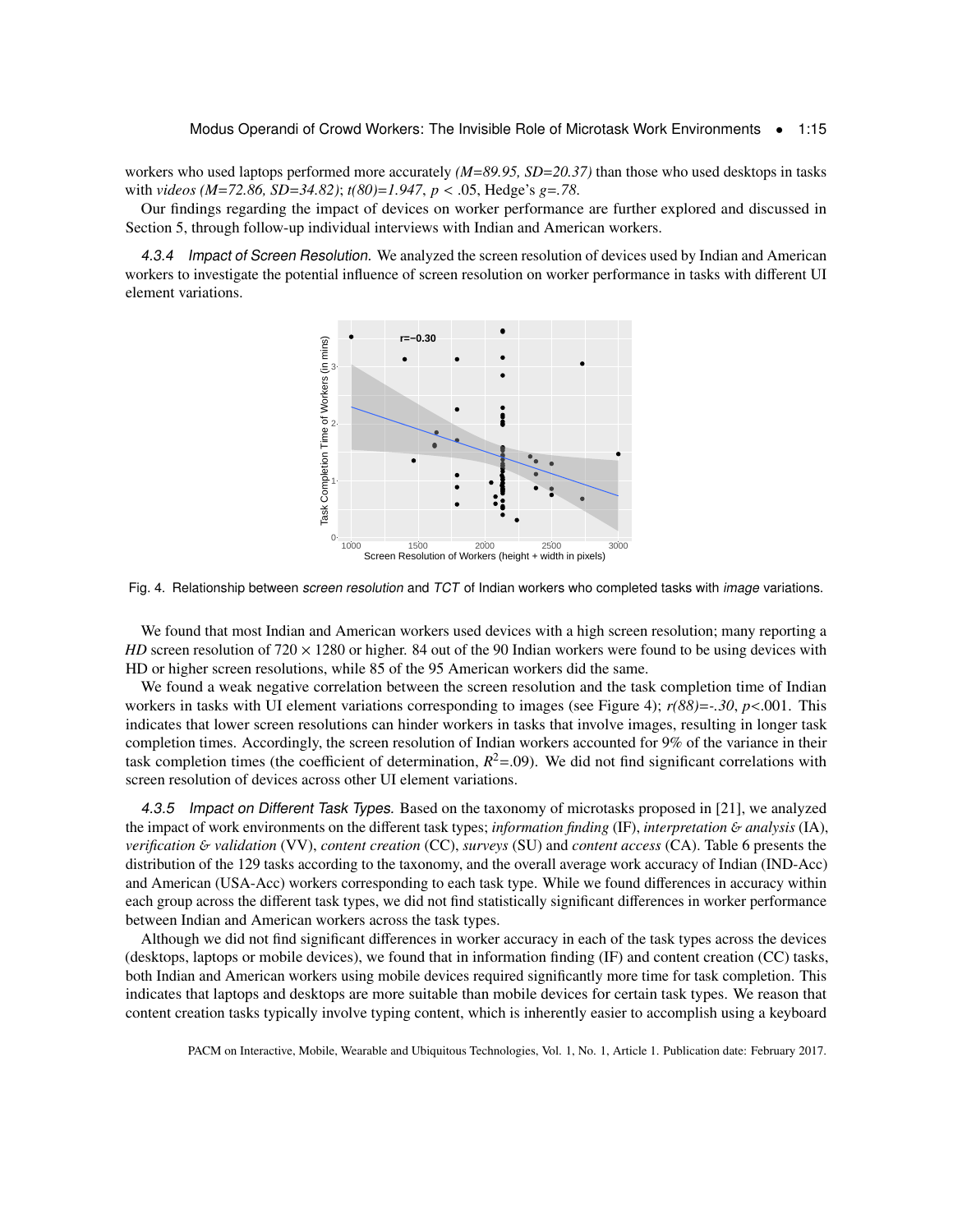<span id="page-16-0"></span>

| <b>Task Type</b> |    |       | #Tasks % Tasks IND-Acc $(in\%)$ USA-Acc $(in\%)$ |       |
|------------------|----|-------|--------------------------------------------------|-------|
| cc               | 24 | 18.60 | 64.50                                            | 68.67 |
| <b>IA</b>        | 39 | 30.23 | 83.85                                            | 85.64 |
| TF               | 12 | 9.30  | 69.00                                            | 69.83 |
| SU               | 24 | 18.60 | 97.50                                            | 84.58 |
| VV               | 30 | 23.26 | 79.00                                            | 79.53 |

Table 6. Distribution of the tasks deployed according to their type.

on a laptop or desktop computer, as opposed to a mobile device (considering that it is easier to deal with active regions corresponding to input boxes and text areas on laptops and desktops). In the case of information finding tasks, workers are typically required to search the Web, return to the task, and provide their responses. We reason that such toggling between tabs or windows is easier to accomplish on desktops and laptops in comparison to mobile devices.

In our final study, presented next, we aim at validating such hypotheses we draw based on the analysis of collected data on the affect that work environments have on the performances obtained by workers.

# 5 STUDY III : FOLLOW-UP PERSONAL INTERVIEWS

In Study I, we investigated the typical problems that crowd workers faced owing to UI element design in tasks. In Study II, we revealed how work environments of crowd workers interacted with various UI element design considerations. We analyzed the consequent impact on the quality of work produced by American and Indian workers in different types of tasks. With an aim to understand our findings in Study II better, and whether or not the observed correlations between work environmental aspects and the quality of work produced can be supported by further evidence, we conducted a follow-up study (Study III) involving personal interviews of American and Indian workers from CrowdFlower.

## 5.1 Methodology

To better understand the influence of work environments on crowdsourced microtasks, we conducted 7 semistructured interviews with CrowdFlower workers [\[65\]](#page-26-21) who completed all tasks in the batches described earlier in Study II.

We randomly selected 20 American and 20 Indian workers who completed all the tasks, and contacted them via e-mail requesting their participation in a follow-up interview over Skype or Google Hangout. In the email<sup>[8](#page-15-2)</sup>, workers were notified about the purpose and nature of the interview, the participation reward and mode of compensation (i.e., a bonus payment on CrowdFlower according to the hourly-rate of 7.5 USD), and an assurance of anonymity. We sent out the recruitment emails to workers nearly 3 months after their participation in Study II, to avoid any bias in their responses and perception of tasks stemming from the recency of participating in our batch of tasks with *good* and *bad* variations. 5 American and 10 Indian workers showed interest to participate in the interviews. Of these, 2 American and 5 Indian workers scheduled and completed the interviews. Table [7](#page-16-0) presents some characteristics of the interview participants in Study III.

Two of the authors conducted semi-structured interviews with the interested workers. Participants were first briefed about the identity and work of the authors, and the structure of the interview. They were informed that, with their consent, the interviews would be audio recorded and transcribed. After receiving a verbal consent, workers were asked a series of questions ranging from their general background, experience and motivation for participation

<sup>8</sup>Full text of the recruitment email is available at the companion webpage – https://sites.google.com/site/[crowdworkenvironments](https://sites.google.com/site/crowdworkenvironments/)/

PACM on Interactive, Mobile, Wearable and Ubiquitous Technologies, Vol. 1, No. 1, Article 1. Publication date: February 2017.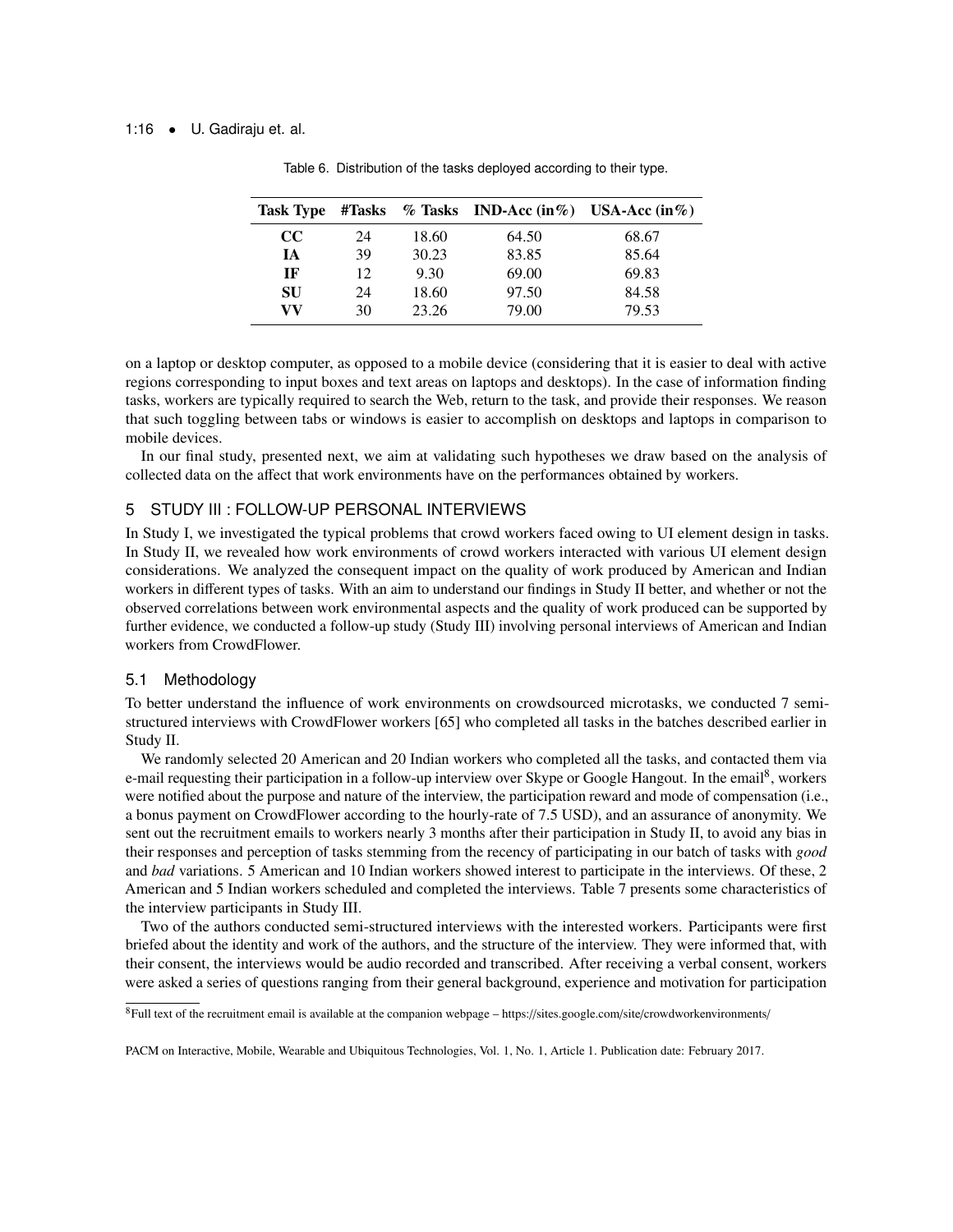| ID              | Gender | Age | Education               | <b>Experience</b> | #Tasks Completed | Income    |
|-----------------|--------|-----|-------------------------|-------------------|------------------|-----------|
| AW1             | F      | 50  | Some college, no degree | 4.5 years         | > 200,000        | Secondary |
| AW2             | F      | 63  | Bachelor's degree       | 5 years           | > 4.000          | Secondary |
| IW1             | M      | 41  | Post-graduate diploma   | 7 months          | > 1,000          | Secondary |
| IW <sub>2</sub> | M      | 24  | Bachelor's degree       | 1.5 years         | > 50,000         | Primary   |
| IW <sub>3</sub> | M      | 32  | Master's degree         | 2 years           | > 10,500         | Secondary |
| <b>IW4</b>      | М      | 37  | Bachelor's degree       | 5 months          | > 5,000          | Secondary |
| IW <sub>5</sub> | М      | 32  | Bachelor's degree       | 9 months          | > 4.000          | Primary   |

| Table 7. Characteristics of American (AW) and Indian (IW) Interview Participants |  |  |
|----------------------------------------------------------------------------------|--|--|
|                                                                                  |  |  |

in crowd work, to details about their work environment. The wordings of questions were made intentionally neutral to elicit responses from participants without being influenced by the interviewer. Some of the questions asked during the interviews are presented below.

A sample of questions asked during the interviews with participants. • Since when have you been using computers? How often do you make software/hardware upgrades? • Which platforms or websites do you use to participate and contribute to crowd work? • What type(s) of device(s) do you use for your participation in crowd work? • Do you switch between devices? If yes, when and why? • Based on your experience, what are your thoughts on the suitability of devices to different types of tasks that you encounter? • What type of Internet connection do you have? How much do you pay for it on a monthly basis? How would you describe your Internet connection in the context of the tasks you typically complete on crowdsourcing platforms? • What are your most memorable experiences with different UI elements and media types (input/text) boxes, checkboxes, radio buttons, images, audios, videos) that you encounter in tasks? • Based on your experience, how would you describe the importance of being proficient in the English language for participating in crowd work?

Interestingly during the participant recruitment phase, far more Indian workers were willing to participate in the Study III than American workers, given the quick and robust response to the survey study. These interviews were used to elicit details about the worker that were beyond the scope of Study II such as determining language proficiency of the workers, and their own perspectives regarding the effectiveness of their work environments. Study III also provided an opportunity to gather further personal and subjective data, such as to questions: what did workers do when their broadband was slow, or when they had issues with a task which they were unable to solve from their end. In the next section we share the results from this qualitative study with supporting anecdotes from the participants, as well as highlight the themes that were interesting.

# 5.2 Results and Findings

We transcribed the audio recordings after the interviews and qualitatively assessed the responses of participants. On average, each interview lasted for approximately 20 minutes. Our focus was to look for instances of hardware, software and task design related issues and any demographic and socio-economic factors that might influence 'the doing of the work' in the workers' work environment. By closely examining their responses, we identify and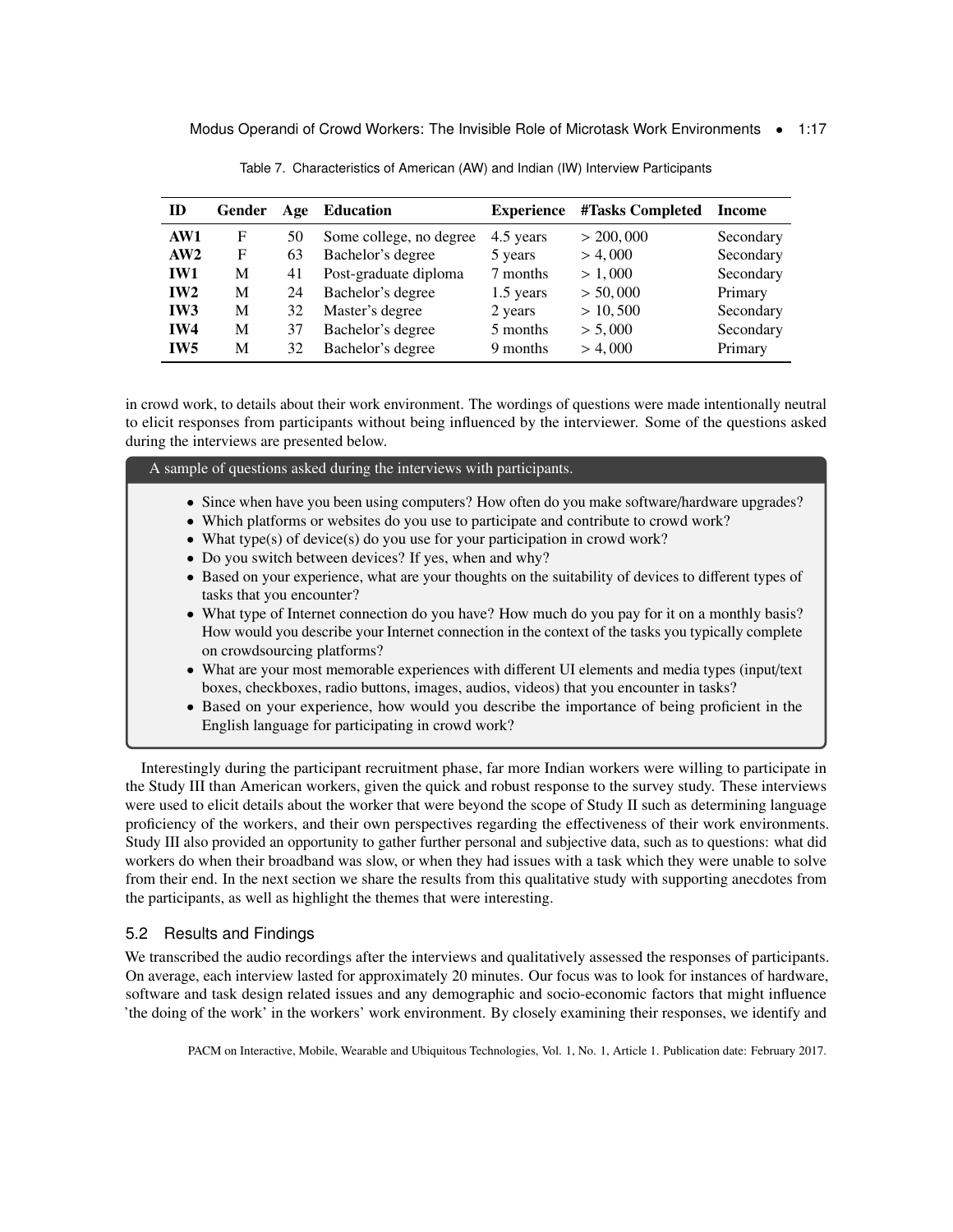#### 1:18 • U. Gadiraju et. al.

unearth the following prevalent details regarding work environments and their influence on the quality of work produced. We summarize the results concerning work environments under three main themes below: (1) Device usage by individuals (2) Internet, device speed and screen resolution (3) Language proficiency. We then discuss what the participants' perspectives were regarding dealing with poor design.

5.2.1 Work Environments – Device Usage. Through our interviews we found an interesting mix of rationale behind the choice of devices being used by workers for participation in microtasks. 4 of the Indian workers (IW1, IW2, IW3, IW5) claimed to use multiple devices for participating in crowd work. IW1 said he switches between a laptop and a desktop, depending on where he is in his 2-storey house. IW2 claimed to switch between using his laptop and mobile phone depending on the type of the task; he said that some tasks are convenient to complete on his mobile phone, such as image validation or sentiment analysis. In those cases, he lies down and uses his mobile phone. Otherwise, IW2 sits at a desk and uses his laptop. IW3 uses his laptop for participating in crowd work when he is at home. When he is at work or traveling, or completing microtasks during his free time, he uses his tablet. Similarly, IW5 uses his desktop while participating from home, and uses his laptop when outside.

In contrast to these workers, IW4, AW1 and AW2 reported the usage of a single device to complete crowdsourced microtasks. IW4 uses an assembled desktop computer, AW1 uses a laptop, and AW2 uses a desktop. AW1 indicated her preference to use her laptop by saying, "*I only use my laptop. I think mobile devices are too small, (my) laptop is big. I like to be able to see what I'm doing. So there we go!*". AW2 indicated her preference to use her desktop since most of the tasks she completes involve typing, and she is better at typing on a desktop with a keyboard. She also said, "*I can see the screen better on my desktop*".

Workers differed in their views on the potential influence of device type on their performance. IW1 feels that there is no difference in the way he performs using either his laptop or desktop. He added, "*I don't think there is much impact of type of tasks on the device I choose to use*". **IW2** believes that some tasks are more suitable to complete on laptops or desktops. He said, "*(In) 90% of the tasks I have to use my laptop. Because sometimes it is easy to copy-paste when I have to find business profiles or (such) related tasks. I have to constantly go to Google and find some information related to the tasks*". IW5 expressed a preference to use a desktop, saying that "*Desktop is more convenient because of the keyboard and mouse*".

5.2.2 Work Environments – Internet Connection, Device Speed & Screen Resolution. We asked workers about the quality of their Internet connections as well as their devices. IW1 reported having a 2 MBPS unlimited broadband connection. His desktop is 10 years old, and his laptop is 2 years old. IW1 said he experienced issues due to bandwidth limitations in tasks that contained images. **IW2** mentioned that his laptop is 2 months old, and that he replaced the old one due to the slow processor, and small screen size and keypad. He reported that he bought a new laptop to mainly do CrowdFlower tasks and described his Internet connection as follows; "*In the past I had a very slow Internet connection. But now I have high-(speed) and unlimited Internet connection and everything is fine. New laptop is making a huge di*ff*erence in speed and especially helping my accuracy*". However, he cited having issues with loading tasks that contain media such as images, audios/videos. IW3 also reported having an unlimited broadband connection. He explained that despite his high speed connection, he faced problems with tasks containing videos, "*Sometimes I feel a bit odd, some videos might not be like buffering fast and I have to wait and wait for sometime. And yesterday I did some tasks and the videos were bu*ff*ering, so too slow. I got a bit frustrated. I think it was a problem with that task actually. It's not happening with all the tasks, but some tasks, videos are not opening, its taking time to bu*ff*er, even though my Wi-Fi has speed but its taking time, bu*ff*ering bu*ff*ering bu*ff*ering. I just pressed the play button and went to the kitchen and did my cooking and then yeah, came back and started doing the task. Luckily had enough time to do that. It's a bit more time-consuming. I have to be looking into it, let it bu*ff*er, it takes time. So I am losing time, time is money. If I can do it fast I can go for the next task. It's money*". IW4 reported having a dial-up connection that he uses via a modem. He said, "*Sometimes the Internet is slow, so I convert my Internet to 3G to download images. Time is su*ffi*cient, it downloads ... to finish it*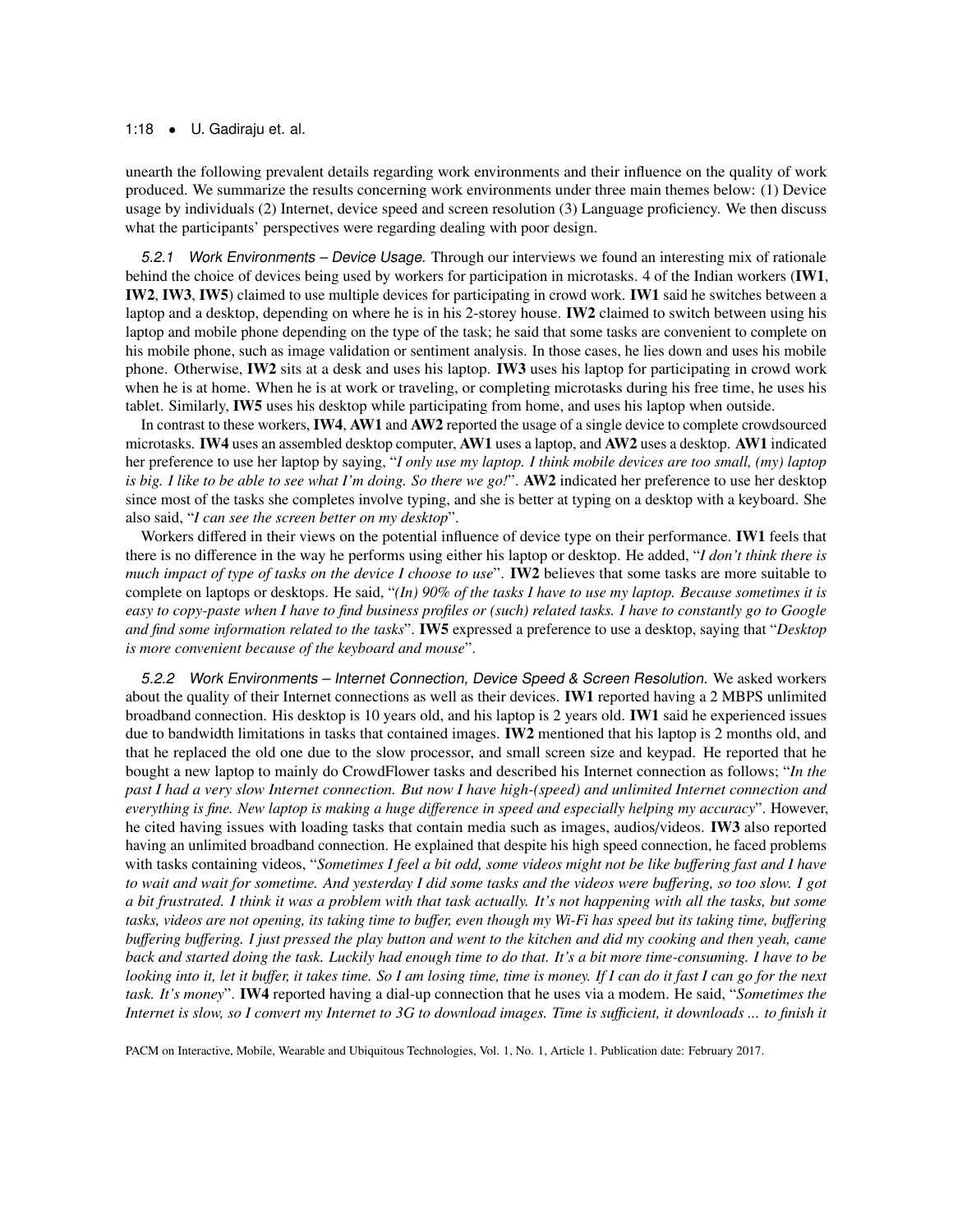*before the task ends*". IW5 uses a data card. Referring to the slow speeds he deals with, he said "*The service is pathetic, very slow Internet. The network drops often, sometimes in the middle of task and this means a lot of time and e*ff*ort wasted*". In contrast, AW1 affirmed that she has no issues with her Internet connection. She said, "*I have high bandwidth, the highest you can get*". AW2 also claimed to have a high-speed Internet connection and said she did not face any problems due to her Internet connection.

The workers were divided in their opinions on the importance of screen resolution in enhancing their performance. Most workers believed that they did not face problems, and that their performance was not hindered due to their screen resolutions (IW1, IW4, IW5, AW1). A few workers indicated that high screen resolution can help improve performance (AW2, IW2, IW3). IW2 said, "*I totally think screen resolution also makes a di*ff*erence. With a better resolution you can do the task more easily*". IW3 said, "*I always set the background to proper color. I always set brightness for each task. Some (tasks) have pictures or some (tasks) have videos. So, I always set the background to adjust my view and get that clarity*". The data collected during Study-II showed that lower screen resolutions can hinder workers in tasks that involve images.

5.2.3 Language Proficiency. Previous works [\[25,](#page-25-26) [40\]](#page-25-18) have studied how work is completed within different crowdsourcing tasks on AMT and establish that there are language proficiency differences amongst workers. These differences where shown to range from bare-minimal functional knowledge of English to highly sophisticated, contextual use of the language. Language proficiency can have a large impact in tasks with poorly designed UI elements, creating amplified difficulties for workers. For example in tasks with poor audio or large interface elements that hide text, workers who are highly proficient in the language have a better chance of guessing unclear words and providing accurate transcriptions and responses. The range in proficiency became apparent in Study III as we asked participants questions about their use of digital devices for personal use in the day to day, and gauged their effective use of English during the interviews. For example, worker IW4 who has a degree in Homeopathic Science and ran a Homeopathic clinic in a small town operating in a regional language in India, acquired a basic education of English but hardly used the language on a daily basis except for when he worked on CrowdFlower.

Most workers suggested that language proficiency can aid in quick and accurate completion of tasks (IW1, IW2, IW5, AW1, AW2). IW1 believed that he is proficient in English, and that this gives him an edge over other workers. He said language proficiency can improve speed and accuracy in tasks; he can grasp things faster while working on different types of tasks. IW2 said, "*Instructions are very simple usually. But you need to be very good at English, otherwise you cannot do the tasks properly. For me the instructions are very simple. But you need to have a grasp over English. If your English is not that good, it will take longer to complete the task. Even if you are a new contributor it takes time. If you are experienced you will see the same tasks repeatedly and you won't have to read the instructions again*". Similarly, IW5 believed that experienced workers can overcome language related impediments. He said, "*Language fluency does a*ff*ect your performance. But it is a one time thing, and not much of an issue. I can take the blame for it sometimes, where maybe I don't understand the task correctly because English is not my native (language)*". AW2 said, "*Language fluency helps speed. It definitely is an advantage over non-English speakers*". AW1 said, "*Sometimes there are issues with how the directions are explained. This doesn't happen very often. But this may also be due to how experienced I am. If I feel something is not right, I don't do those tasks. I've done tasks for 4 years now. So I know which tasks I should avoid. In some tasks you definitely need a better grasp over English than others. Maybe in about 50% of tasks if you have a good grasp over English you can be faster in completing the tasks. Half the times you can benefit if you're fluent*".

5.2.4 Dealing with Issues Emerging from Poor Task Design. Participants gave us examples of practices they followed to deal with poor task design. IW2 said, "*Some tasks can be time consuming. Sometimes the instructions are very di*ffi*cult to understand, other times they are very lengthy...takes 30 mins just to read and understand. But I still do them when I really need the money. But these days I try to find tasks which pay well*". IW5 followed a similar strategy. He said, "*If the pay is good I put in extra e*ff*ort. Otherwise, I still work on such tasks only if no*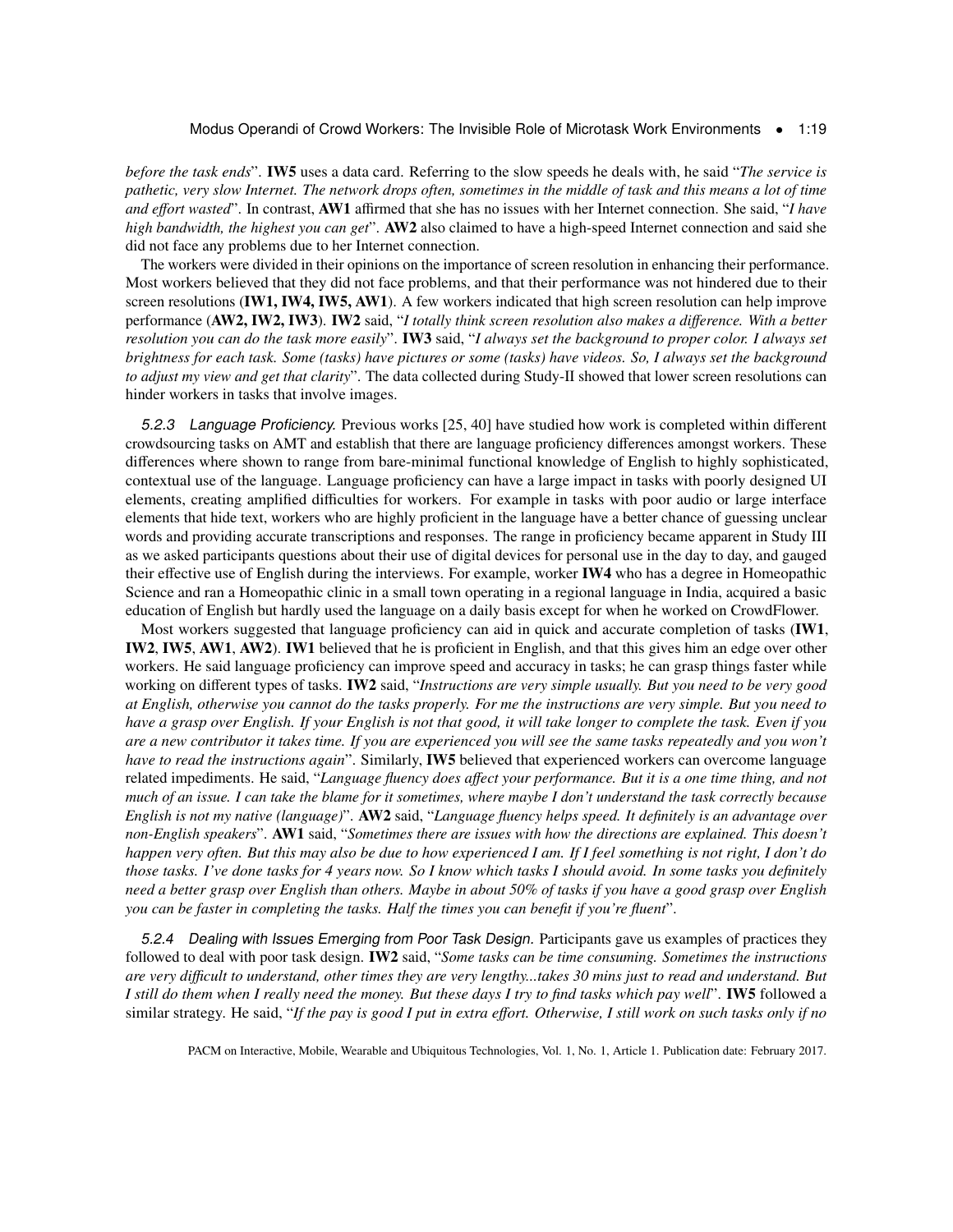### 1:20 • U. Gadiraju et. al.

*other tasks are available*". IW4 said, "*I try to understand what the task is and then do it, and do it in good time. I set no targets...try to finish the task before the completion time that's all*". In contrast, AW1 and AW2 said that they tend to skip tasks that are poorly designed or unclear.

5.2.5 Summary of Insights from Study III. Summing up the key points from Study III, workers use multiple digital devices, often switching between them, to carry out microtasks based on their social contexts and personal needs, for example, a larger screen for tasks that require a fair amount of reading. There are important implications of this on microtask design; requesters need to be mindful of device usage and switching to enable better interactions and improve the quality of work.

The Internet connections that workers used varied from very slow 56K dial up modems to 2 MBPS broadband, high-speed unlimited download. We also found a variety of devices and screen resolutions: traditional mobile phones, second-hand desktop computers to smart phones and laptops via different browsers, running on varying versions of operating systems and document editing suites. These insights calls upon requesters to be more mindful about the resources and work environment of their workers when designing and allocating tasks, since this directly affects the quality of work.

Poor language proficiency aggravates the difficulty in successful task completion for workers, especially for novice workers who do not have a deep, contextual knowledge of the English language. Instructions given in a task work hand in hand with the UI design and flow of the task, and hence need to be consistent and complementary to each other. Poorly designed UI elements can exacerbate language proficiency related constraints that workers may have, adversely affecting their quality of work.

Based on the studies we described above, the next section discusses the implications of our findings. We introduce a new tool, *ModOp*, to help requesters design tasks that consider how UI elements interact with the varied work environments we found during our research.

# 6 MAIN FINDINGS AND IMPLICATIONS

Based on the three studies presented so far, we list some of the key and novel findings presented in this paper. *General Insights* –

- (1) Prime examples of poorly designed UI elements that negatively impact crowd worker performance are large input boxes, disproportionately small text areas, and multiple-choice questions having many radio buttons/check boxes.
- (2) In information finding and content creation tasks, workers using mobile devices required significantly more time for task completion in comparison to those using laptops or desktops.

*American Workers versus Indian Workers* –

- (1) American workers on average were faster and performed better in tasks with poorly designed UI elements compared to Indian workers across all task types and considering all work environments.
- (2) American workers outperformed Indian workers in audio transcription tasks (performing well in tasks with poor quality audio as well).
- (3) More variety was observed in the work environments of American workers than Indian workers. This variety was also concomitant with more recent technology (latest operating systems, browsers) in the case of American workers.

*American and Indian Workers : Finer Details* –

<span id="page-20-0"></span>(1) American workers with faster devices (laptops were found to be faster than desktops) provided higher quality responses (more tags, more unique tags) to questions with text area variations and audio media. We found a positive correlation between speed and accuracy of American workers using laptops. The workers using laptops also performed more accurately than those using desktops in tasks with video media.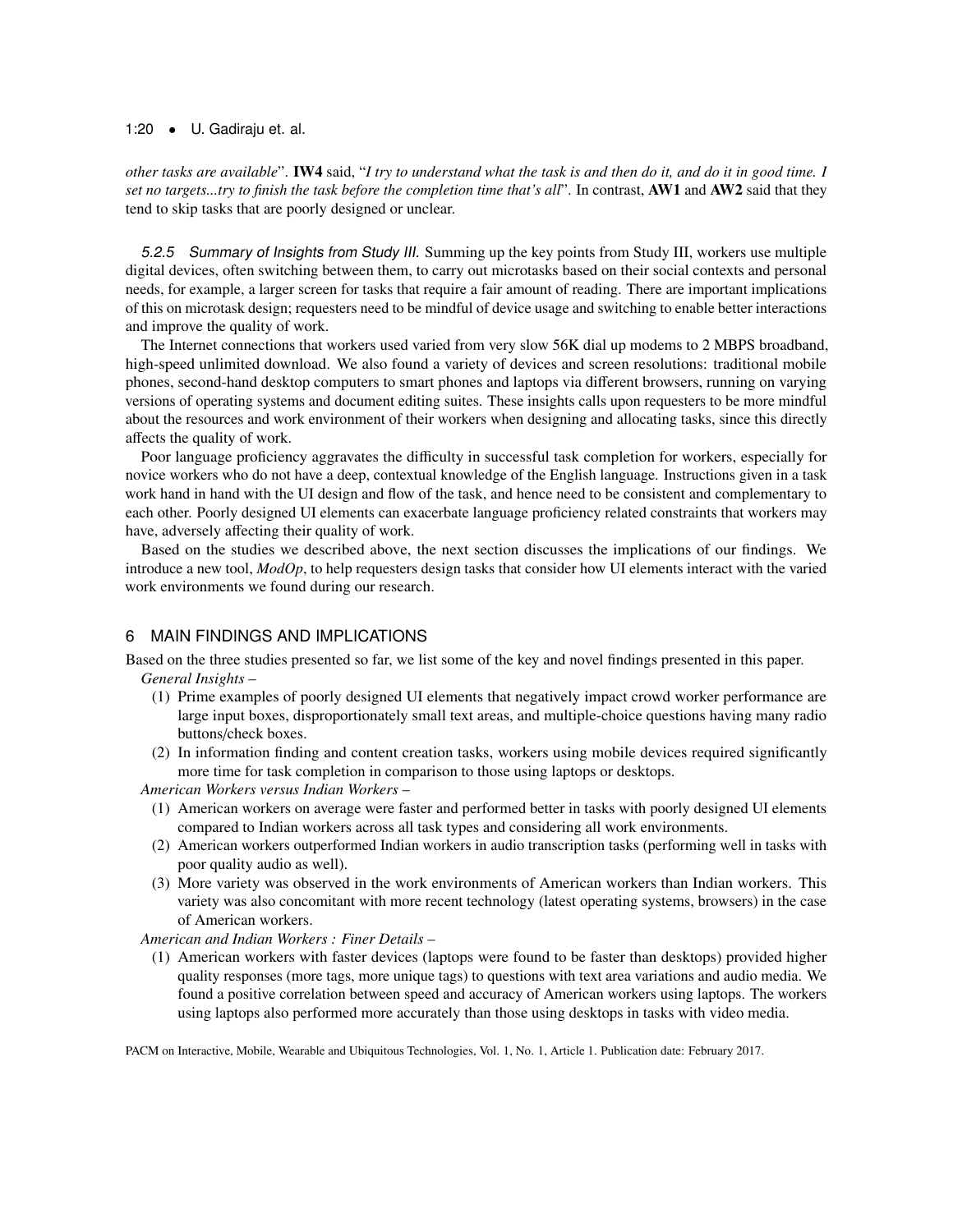- (2) Indian workers using laptops were found to be faster than those using desktops in tasks with input box variations. Personal interviews with workers in Study III, revealed that this could potentially be due to old and outdated desktop computers.
- (3) Low screen resolutions induce longer task completion times for Indian workers in tasks containing images.

The main implications for researchers and practitioners planning to use microtask crowdsourcing with the aim of conducting pervasive and ubiquitous computing experiments are the following. When the data to be labeled is large (e.g., video streams) it may be more appropriate to target American workers as their environments appear to be better on average to sustain the load, with higher bandwidths and hardware specifications in comparison to Indian workers on CrowdFlower. Requesters should always follow good UI design guidelines during crowdsourcing task design: we have observed that there is a strong negative effect of badly designed tasks on worker performance, and this is exacerbated in cases where workers have less suitable work environments. Along this line, planning for reactive UIs that can nicely adapt to different work environments would empower many workers with the capability of being even more effective. Our main findings have important implications on task allocation in crowd work. Tasks that require fast execution or those that may benefit from certain work environments can be allocated to specific workers with suitable work environments. To implement this, workers in crowdsourcing marketplaces consisting of a heterogeneous batch of tasks may be assigned the 'most suitable' tasks based on their current work environment (e.g., do not allocate information finding tasks to workers currently on a mobile device). A final implication of our results is that tasks should be adapted based on work environments. A first step in this direction is a tool that we describe next to support better task designs, taking into account work environments.

# 6.1 ModOp – A Tool for Environment-Aware Task Design

Based on our findings we developed a software tool,  $ModOp<sup>9</sup>$  $ModOp<sup>9</sup>$  $ModOp<sup>9</sup>$  to help requesters crowdsource better work and make environment-aware HIT designs. *ModOp* parses HITs as HTML forms and guides a requester during the task design phase, by providing appropriate warnings and feedback according to our key findings. The elements that our tool monitors are:

- *Input Box* / *Text Area size* Warning triggered if the size is disproportionately small or large.
- *Image size and resolution* Warning triggered if the image size or resolution is disproportionately small.
- *Checkboxes* Warning triggered if number of checkboxes is not optimal; requesters are advised to split checkbox questions where there are more than 10 options.
- *Radio Buttons* Warning triggered if the number of radio buttons corresponding to a question is > 4, based on [\[5\]](#page-24-20).

Apart from the design feedback that is provided by *ModOp* on-the-fly, the tool can also supports requesters in making work environment-aware decisions during task design.

- *Device Type ModOp* automatically detects the device type of workers by leveraging the user agent string.
- *Device Speed ModOp* automatically provides an estimate of the worker's device speed based on a target relative speed.
- *Screen Resolution ModOp* automatically detects the screen resolution of the worker's device.

With minimal effort, requesters can integrate *ModOp* into their task desgin workflow and make informed work environment-aware decisions; this can facilitate more inclusive pay schemes (for example, awarding bonuses to workers for good performance despite poor work environments), shape task assignment and routing (for example, routing tasks that contain high resolution media to workers with large Internet connection bandwidths and fast devices), and have broad implications on fairness and transparency in crowd work.

<sup>&</sup>lt;sup>9</sup>The *ModOp* tool is available for public use as Chrome browser extension and bookmarklet at http://github.com/[AlessandroChecco](http://github.com/AlessandroChecco/ModOp)/ModOp.

PACM on Interactive, Mobile, Wearable and Ubiquitous Technologies, Vol. 1, No. 1, Article 1. Publication date: February 2017.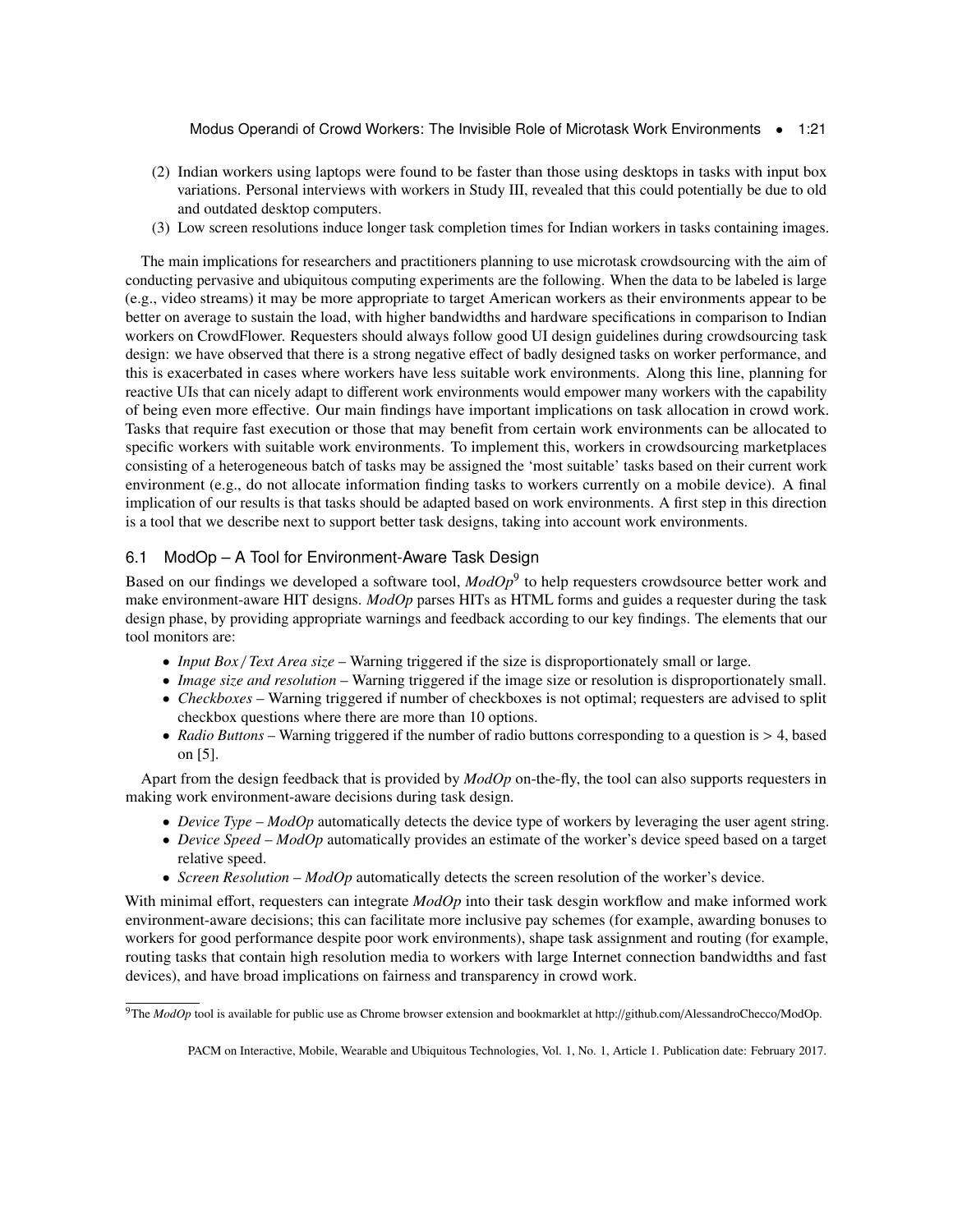### 1:22 • U. Gadiraju et. al.

<span id="page-22-0"></span>We believe that this tool can help crowdsourcing requesters in designing better tasks by directing requesters' attention to otherwise neglected attributes of UI element design and work environments. We envision that this would improve the overall crowd worker experience and help in reducing their cognitive load [\[71\]](#page-26-22).

### 6.2 Evaluation of ModOp

We performed an evaluation of the ModOp tool using real-world microtasks by considering the impact of *ModOp* on the cognitive load of workers. Cognitive load refers to the total amount of mental effort being used in the working memory of a person with respect to the task at hand. Early work showed that instructional design can be used to reduce cognitive load in learners [\[64\]](#page-26-23). Cognitive load theory has been used widely to inform and evaluate several web-based tools and systems; Feinberg et al. proposed to leverage cognitive load to inform web-based design [\[17\]](#page-24-21), Oviatt used the theme of cognitive load to design human-centered interfaces [\[56\]](#page-26-24), Wang et al. studied website complexity from the cognitive load perspective [\[69\]](#page-26-25), Schnabel et al. proposed the use of shortlists to improve the performance of recommender systems and reduce the cognitive load of users [\[60\]](#page-26-26). Thus, our intuition behind using cognitive load as a metric to evaluate *ModOp* was to observe whether the input propelled by *ModOp* related to the design of UI elements affects the task perception of crowd workers.

<span id="page-22-1"></span>We considered a dataset of 61 tasks that were previously deployed on Amazon's Mechanical Turk, and consisting of different task types [\[75\]](#page-26-18). By running the *ModOp* tool on the original task designs, we identified over 20 tasks for which *ModOp* suggested UI design improvements. This accounts for nearly one-third of tasks in the dataset. However, not all modifications suggested by *ModOp* were feasible to implement given the dataset constraints: for example, increasing image resolution is infeasible without possession of high resolution sources. Thus, we consider 9 different tasks where improvements suggested by *ModOp* were feasible to implement. The goals of these tasks included guided learning, interpretation and analysis, image classification and content moderation. In the *Normal* condition, we deployed these tasks on CrowdFlower in their original form and collected 20 judgments from distinct crowd workers. In an identical setup barring the modifications in task design suggested by ModOp, i.e., the *ModOp* condition, we deployed the improved task designs on CrowdFlower. In both conditions, workers were compensated with the same reward level computed based on a fixed hourly rate of 7.5 USD. On completion of each task, workers were asked to complete an online version of the NASA-TLX questionnaire [\[29\]](#page-25-27) to measure the associated cognitive load of completing the crowdsourcing task.

Figure [5a](#page-22-0) presents results comparing the cognitive load of tasks measured using the 6 sub-scales of NASA-TLX as well as the overall workload between the two conditions. Through a two-tailed T-test we found that workers in the *ModOp* condition (*M*=*58.11, SD*=*11.45*) perceived a statistically significant lower workload than in the *Normal* condition ( $M=60.35$ ,  $SD=9.52$ );  $t(41)=2.524$ ,  $p < .05$ . Figure [5b](#page-22-0) draws a comparison in the task completion time of workers in the two conditions. This suggests that the modifications in task design suggested by *ModOp* can reduce the cognitive load experienced by workers.

We did not find a statistically significant differences in the task completion time for workers across the *Normal* (*M*=*3.86, SD*=*4.37*) and *ModOp* (*M*=*3.77, SD*=*4.15*) conditions at the *p* < .05 level.

Finally, we analyzed the performance of workers in both the *Normal* (*M*=*57.20, SD*=*33.23*) and *ModOp* (*M*=*52.29, SD*=*36.59*) conditions. Figure [6](#page-22-1) presents our findings. We did not find a statistically significant difference in the accuracy of workers across the two conditions using a two-tailed T-Test; *t(105)*=*0.525, p*=*.47*.

*ModOp* suggests modifications for all *bad* designs of UI elements. Thus, our findings from Study II with respect to the impact of *bad* and *good* design of UI elements on the accuracy and task completion time (TCT) of workers can be directly interpreted to hold. Contrary to our expectations, in the evaluation of *ModOp* we did not observe significant differences in TCT and the accuracy of workers when compared to the *Normal* condition. On closer inspection, we found that this can be attributed to the relatively few modifications in these tasks (*M*=*3.89, SD*=*2.57*). This suggests that even a few modifications recommended by the tool can reduce the cognitive load of workers, but may not result in a significant improvement in accuracy or TCT in such cases.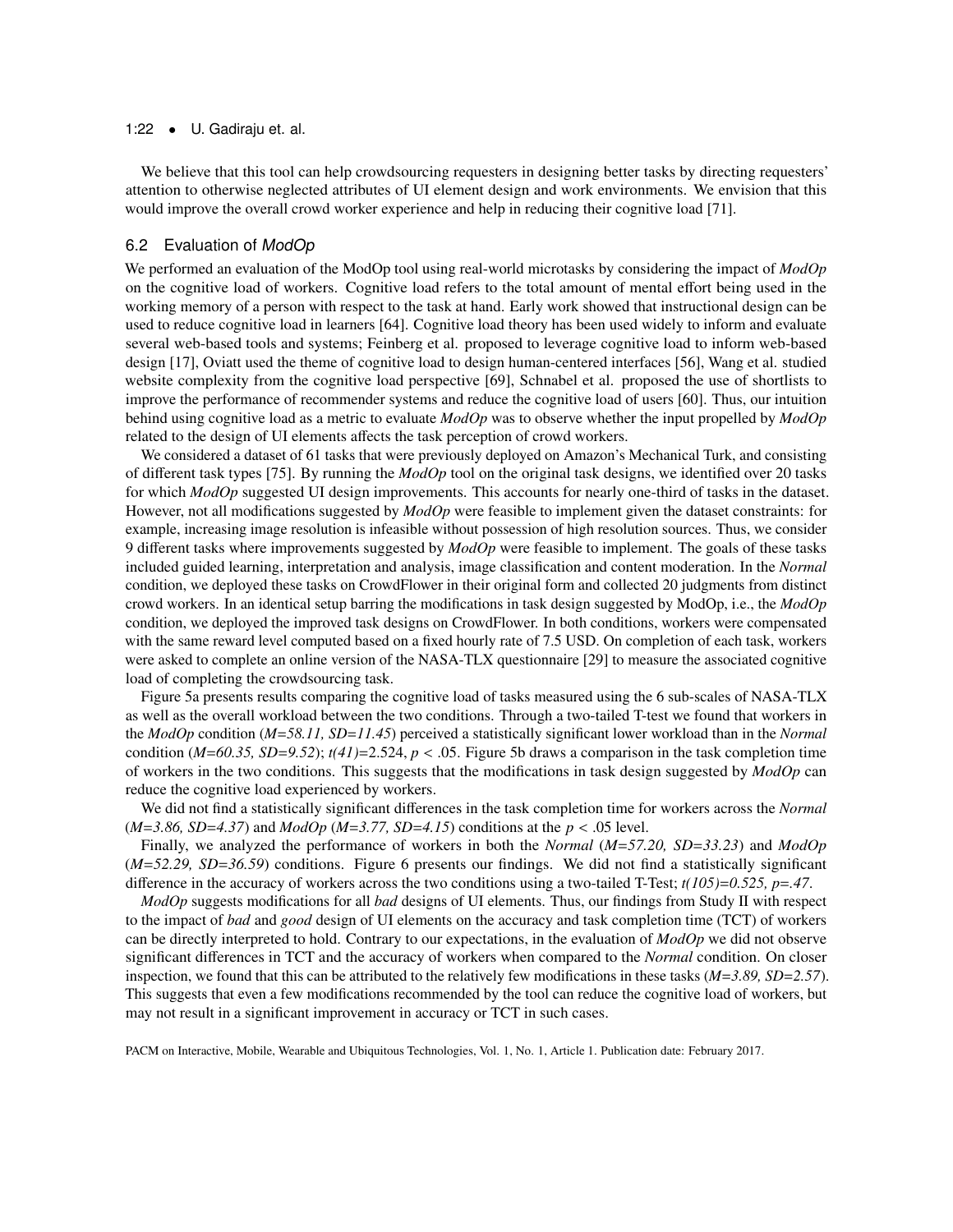

Modus Operandi of Crowd Workers: The Invisible Role of Microtask Work Environments • 1:23

Fig. 5. Cognitive load of workers who completed tasks in the Normal condition compared to the ModOp condition, measured using the NASA Task Load Index (NASA-TLX), and the corresponding task completion time.



Fig. 6. Performance of Workers in the two Conditions

Thus, based on our experimental results, we can conclude that the *ModOp* tool can be useful in reducing the perceived cognitive load of crowd workers without adversely effecting their task completion times or accuracy.

# 7 DISCUSSION, CAVEATS AND LIMITATIONS

From the results of our first study, we found that UI elements in crowdsourced microtasks pose several issues to crowd workers. We note that some of the widely cited issues from workers, emerge from violations of classic UI design guidelines highlighted in previous work related to web form design [\[5,](#page-24-20) [72\]](#page-26-19). This indicates that requesters do not take special care to ensure optimal design of UI elements. By accounting for *good* and *bad* design of UI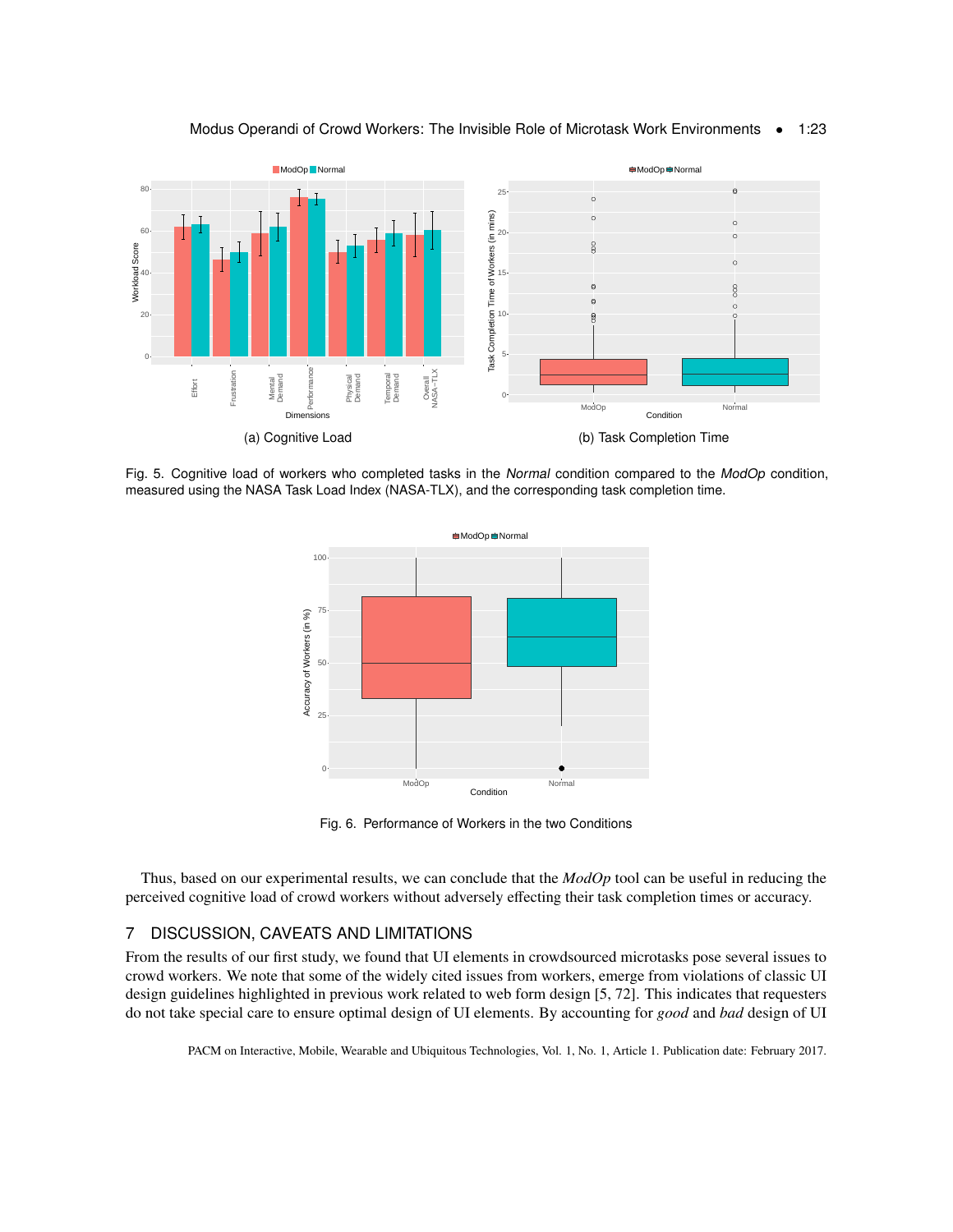### 1:24 • U. Gadiraju et. al.

elements in crowdsourcing tasks, we explored the role of crowd work environments in determining the quality of work that is produced.

On analyzing the results from Study-II, we found that on average across the different types of tasks, American workers exhibited lower task completion times than Indian workers. Further scrutiny revealed that American workers were significantly faster at completing tasks with *good* design when compared to those with *bad* design. However, American workers do not exhibit a difference in their overall accuracy between tasks with *good* and *bad* design, as opposed to Indian workers who performed with a significantly higher overall accuracy on tasks with *good* design. This indicates that American workers can better cope with poorly designed tasks.

<span id="page-24-19"></span><span id="page-24-14"></span><span id="page-24-6"></span>Our rationale behind restricting the participation of workers in Study II to the highest level of quality on Crowd-Flower, was to observe the impact of work environments on the performance of workers who were experienced and genuinely high quality workers. Thus, we analyzed the interplay between UI elements and work environments, and how the interaction shaped quality of crowd work in a real-world setting. Another participation bias may have occurred in Study III towards more experienced workers being willing to participate in individual interviews.

<span id="page-24-20"></span><span id="page-24-18"></span><span id="page-24-13"></span>Based on our findings through Study II and Study III, *language proficiency* can potentially influence the task completion time of workers, especially in tasks that they are unfamiliar with. Through the personal interviews carried out in Study III, we revealed a number of aspects (such as device type, device speed) that highlight the role of work environments in shaping the quality of work that is produced.

<span id="page-24-8"></span><span id="page-24-5"></span><span id="page-24-0"></span>Finally, with regard to the *ModOp* tool and its evaluation, we believe a preliminary study from the workers' lens in controlled settings was required to establish an affect of *ModOp* on the perception of workers. We propose that selecting random samples from real world microtasks of different types is a good surrogate for an experiment meant to estimate the affect *ModOp* would have on workers in real-world crowdsourcing. The main limitation of this approach is the absence of feedback on the perceived value of *ModOp* from the requesters side. However, it is not easy to recruit a representative or reasonable sample of real-world requesters; the academic background of potential requesters that the authors could exploit in such an evaluation and the resulting selection bias, would have a strong effect on the results. We plan to extend the evaluation to include real-world task requesters in the future.

<span id="page-24-17"></span><span id="page-24-16"></span><span id="page-24-10"></span><span id="page-24-1"></span>We believe that our findings will have broad implications on the design and workflow of crowdsourcing microtasks. Considering the hidden role that work environments play in shaping the quality of crowd work, can lead to a fairer treatment of workers, rebalancing the existing power asymmetry between requesters and workers.

# <span id="page-24-7"></span>8 CONCLUSIONS AND FUTURE WORK

<span id="page-24-21"></span><span id="page-24-11"></span><span id="page-24-3"></span><span id="page-24-2"></span>In this paper we studied the effect of work environments (characterized by the hardware and software affordances of crowd workers) on the efficiency and effectiveness of microtask crowdsourcing across two different worker populations. By carrying out three studies, we revealed (i) the most common HIT design challenges crowd workers need to face when completing jobs on microtask crowdsourcing platforms, and (ii) the effect that HIT design choices and work environments have on task execution time, work accuracy, and worker cognitive load. Our findings indicate a significant impact of *good* and *bad* HIT designs for certain task types and across American and Indian crowd workers, (RQ#1). We found substantial evidence that confirms the invisible role of work environments in shaping crowd work (RQ#2), through experimental findings in Study II and supported by individual interviews in Study III. The findings in this paper reveal the importance of work environments and HIT design on the participation of crowd workers and on the quality of the data collected on microtask crowdsourcing platforms. We encapsulated the important lessons learned through our work into a tool called *ModOp*. The tool helps in validating HIT designs by triggering warnings and providing feedback to requesters who wish to deploy HITs that are congenial (with respect to UI elements), and at the same time are work environment-aware.

<span id="page-24-15"></span><span id="page-24-12"></span><span id="page-24-9"></span><span id="page-24-4"></span>This paper touches on studies of user experiences and societal impact, which elaborate on the mission and broader definition of ubiquitous computing. The work offers perspectives into how we can design crowdsourcing tasks to enable broader participation, concerning in particular mobile and device-agnostic design.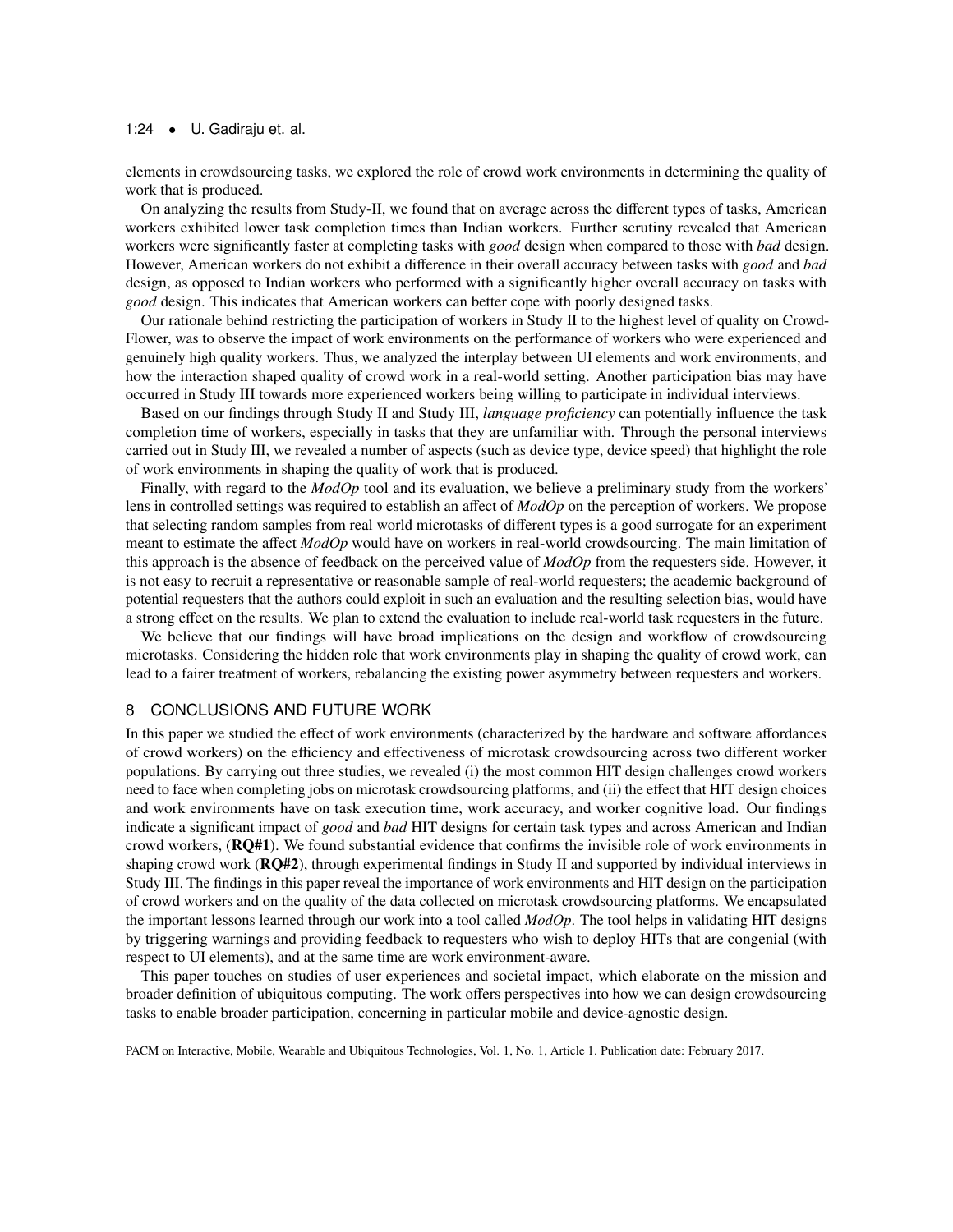<span id="page-25-22"></span><span id="page-25-5"></span>As a next step, we plan to further develop *ModOp* to adapt tasks dynamically after detecting the work environment used to complete the task; serving different workers with adapted versions of the same task and personalized it according to their work environments. The tool will adapt multimedia files to support low-bandwidth workers, and help in routing time/quality sensitive jobs to the appropriate workers as determined by their work environments.

### <span id="page-25-26"></span><span id="page-25-12"></span><span id="page-25-8"></span>REFERENCES

- [1] Cisco Visual Networking Index: Global Mobile Data Traffic Forecast Update, 2015-2020. http://[www.cisco.com](http://www.cisco.com/c/en/us/solutions/collateral/service-provider/visual-networking-index-vni/mobile-white-paper-c11-520862.html)/c/en/us/solutions/ collateral/service-provider/visual-networking-index-vni/[mobile-white-paper-c11-520862.html.](http://www.cisco.com/c/en/us/solutions/collateral/service-provider/visual-networking-index-vni/mobile-white-paper-c11-520862.html) (????). Accessed: 2016-10-01.
- <span id="page-25-15"></span>[2] Harini Alagarai Sampath, Rajeev Rajeshuni, and Bipin Indurkhya. 2014. Cognitively inspired task design to improve user performance on crowdsourcing platforms. In *CHI*. ACM, 3665–3674.
- <span id="page-25-27"></span>[3] Javier A Bargas-Avila, Olivia Brenzikofer, Alexandre N Tuch, Sandra P Roth, and Klaus Opwis. 2011. Working towards usable forms on the worldwide web: optimizing multiple selection interface elements. *Advances in Human-Computer Interaction* 2011 (2011), 4.
- <span id="page-25-25"></span>[4] Javier A Bargas-Avila, Sébastien Orsini, Hannah Piosczyk, Dominic Urwyler, and Klaus Opwis. 2011. Enhancing online forms: Use format specifications for fields with format restrictions to help respondents. *Interacting with Computers* 23, 1 (2011), 33–39.
- <span id="page-25-14"></span>[5] Javier A Bargas-Avila, AN Tuch, K Opwis, O Brenzikofer, S Orsini, and SP Roth. 2010. *Simple but crucial user interfaces in the world wide web: introducing 20 guidelines for usable web form design*. INTECH Open Access Publisher.
- <span id="page-25-4"></span>[6] Robin Brewer, Meredith Ringel Morris, and Anne Marie Piper. 2016. "Why Would Anybody Do This?": Understanding Older Adults' Motivations and Challenges in Crowd Work. In *CHI (CHI '16)*. New York, NY, USA, 2246–2257. DOI:http://[dx.doi.org](http://dx.doi.org/10.1145/2858036.2858198)/10.1145/2858036. [2858198](http://dx.doi.org/10.1145/2858036.2858198)
- <span id="page-25-11"></span><span id="page-25-3"></span>[7] Jeffrey A Burke, Deborah Estrin, Mark Hansen, Andrew Parker, Nithya Ramanathan, Sasank Reddy, and Mani B Srivastava. 2006. Participatory sensing. *Center for Embedded Network Sensing* (2006).
- <span id="page-25-23"></span>[8] Dana Chandler and Adam Kapelner. 2013. Breaking monotony with meaning: Motivation in crowdsourcing markets. *Journal of Economic Behavior* & *Organization* 90 (2013), 123–133.
- <span id="page-25-13"></span>[9] Georgios Chatzimilioudis, Andreas Konstantinidis, Christos Laoudias, and Demetrios Zeinalipour-Yazti. 2012. Crowdsourcing with smartphones. *IEEE Internet Computing* 16, 5 (2012), 36–44.
- <span id="page-25-19"></span>[10] Leah Melani Christian, Don A Dillman, and Jolene D Smyth. 2007. Helping respondents get it right the first time: the influence of words, symbols, and graphics in web surveys. *Public Opinion Quarterly* 71, 1 (2007), 113–125.
- <span id="page-25-1"></span>[11] Mick P Couper, Michael W Traugott, and Mark J Lamias. 2001. Web survey design and administration. *Public opinion quarterly* 65, 2 (2001), 230–253.
- <span id="page-25-10"></span>[12] Djellel Eddine Difallah, Michele Catasta, Gianluca Demartini, Panagiotis G Ipeirotis, and Philippe Cudré-Mauroux. 2015. The dynamics of micro-task crowdsourcing: The case of amazon mturk. In *WWW*. ACM, 238–247.
- <span id="page-25-18"></span>[13] Djellel Eddine Difallah, Gianluca Demartini, and Philippe Cudré-Mauroux. 2013. Pick-a-crowd: Tell Me What You Like, and I'Ll Tell You What to Do. In *Proceedings of the 22Nd International Conference on World Wide Web (WWW '13)*. ACM, New York, NY, USA, 367–374. DOI:http://dx.doi.org/10.1145/[2488388.2488421](http://dx.doi.org/10.1145/2488388.2488421)
- <span id="page-25-20"></span><span id="page-25-7"></span>[14] Guoru Ding, Jinlong Wang, Qihui Wu, Linyuan Zhang, Yulong Zou, Yu-Dong Yao, and Yingying Chen. 2014. Robust spectrum sensing with crowd sensors. *IEEE Transactions on Communications* 62, 9 (2014), 3129–3143.
- <span id="page-25-2"></span>[15] Nathan Eagle. 2009. txteagle: Mobile crowdsourcing. In *International Conference on Internationalization, Design and Global Development*. Springer, 447–456.
- <span id="page-25-6"></span>[16] Carsten Eickhoff and Arjen P de Vries. 2013. Increasing cheat robustness of crowdsourcing tasks. *Information retrieval* 16, 2 (2013), 121–137.
- <span id="page-25-24"></span>[17] Susan Feinberg and Margaret Murphy. 2000. Applying cognitive load theory to the design of web-based instruction. In *Proceedings of IEEE professional communication society international professional communication conference and Proceedings of the 18th annual ACM international conference on Computer documentation: technology* & *teamwork*. IEEE Educational Activities Department, 353–360.
- <span id="page-25-0"></span>[18] Zhenni Feng, Yanmin Zhu, Qian Zhang, Lionel M Ni, and Athanasios V Vasilakos. 2014. TRAC: Truthful auction for location-aware collaborative sensing in mobile crowdsourcing. In *IEEE INFOCOM 2014-IEEE Conference on Computer Communications*. IEEE, 1231–1239.
- <span id="page-25-21"></span>[19] Oluwaseyi Feyisetan, Elena Simperl, Max Van Kleek, and Nigel Shadbolt. 2015. Improving paid microtasks through gamification and adaptive furtherance incentives. In *WWW*. ACM, 333–343.
- <span id="page-25-16"></span><span id="page-25-9"></span>[20] Leah Findlater, Joan Zhang, Jon E Froehlich, and Karyn Moffatt. 2017. Differences in Crowdsourced vs. Lab-based Mobile and Desktop Input Performance Data. In *Proceedings of the 2017 CHI Conference on Human Factors in Computing Systems*. ACM, 6813–6824.
- <span id="page-25-17"></span>[21] Ujwal Gadiraju, Ricardo Kawase, and Stefan Dietze. 2014. A taxonomy of microtasks on the web. In *Proceedings of the 25th ACM conference on Hypertext and social media*. ACM, 218–223.
- [22] Ujwal Gadiraju, Ricardo Kawase, Stefan Dietze, and Gianluca Demartini. 2015. Understanding Malicious Behavior in Crowdsourcing Platforms: The Case of Online Surveys. In *CHI*. 1631–1640.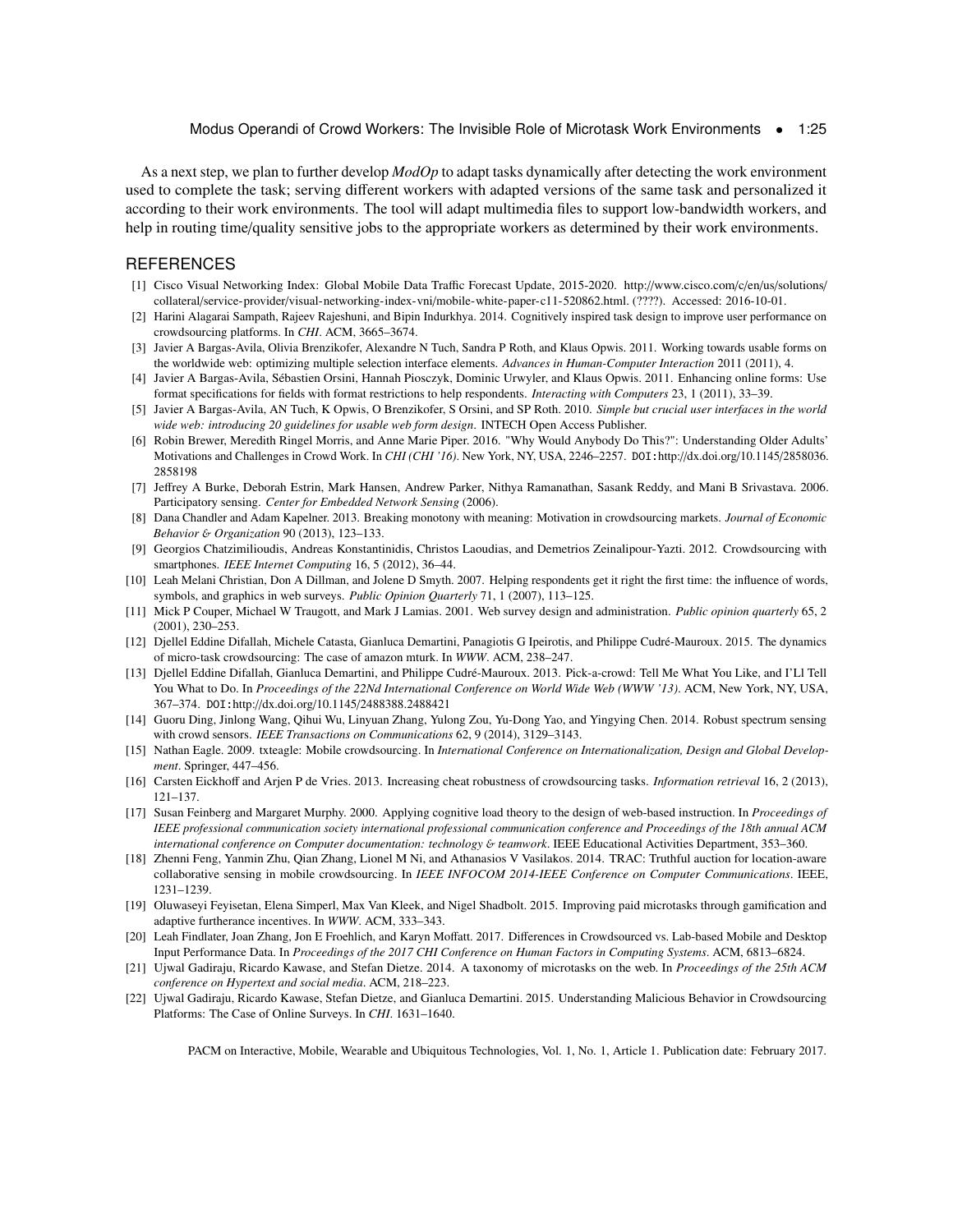#### <span id="page-26-0"></span>1:26 • U. Gadiraju et. al.

- <span id="page-26-6"></span>[23] Mary L Gray, Siddharth Suri, Syed Shoaib Ali, and Deepti Kulkarni. 2016. The crowd is a collaborative network. In *Proceedings of the 19th ACM Conference on Computer-Supported Cooperative Work* & *Social Computing*. ACM, 134–147.
- <span id="page-26-2"></span>[24] Aakar Gupta, William Thies, Edward Cutrell, and Ravin Balakrishnan. 2012. mClerk: enabling mobile crowdsourcing in developing regions. In *Proceedings of the SIGCHI Conference on Human Factors in Computing Systems*. ACM, 1843–1852.
- [25] Neha Gupta. 2017. An Ethnographic study of Crowdwork via Amazon Mechanical Turk in India. (2017).
- <span id="page-26-17"></span>[26] Neha Gupta, David Martin, Benjamin V Hanrahan, and Jacki O'Neill. 2014. Turk-life in India. In *Proceedings of the 18th International Conference on Supporting Group Work*. 1–11.
- <span id="page-26-8"></span>[27] Tenshi Hara, Thomas Springer, Gerd Bombach, and Alexander Schill. 2013. Decentralised approach for a reusable crowdsourcing platform utilising standard web servers. In *Proceedings of the 2013 ACM conference on Pervasive and ubiquitous computing adjunct publication*. ACM, 1063–1074.
- <span id="page-26-24"></span><span id="page-26-13"></span>[28] Christopher G. Harris. 2015. The Effects of Pay-to-Quit Incentives on Crowdworker Task Quality. In *CSCW (CSCW '15)*. ACM, New York, NY, USA, 1801–1812. DOI:http://dx.doi.org/10.1145/[2675133.2675185](http://dx.doi.org/10.1145/2675133.2675185)
- <span id="page-26-20"></span>[29] Sandra G Hart. 2006. NASA-task load index (NASA-TLX); 20 years later. In *Proceedings of the human factors and ergonomics society annual meeting*, Vol. 50. Sage Publications Sage CA: Los Angeles, CA, 904–908.
- [30] Sture Holm. 1979. A simple sequentially rejective multiple test procedure. *Scandinavian journal of statistics* (1979), 65–70.
- <span id="page-26-5"></span>[31] Gary Hsieh and RafałKocielnik. 2016. You Get Who You Pay for: The Impact of Incentives on Participation Bias. In *CSCW (CSCW '16)*. ACM, New York, NY, USA, 823–835. DOI:http://dx.doi.org/10.1145/[2818048.2819936](http://dx.doi.org/10.1145/2818048.2819936)
- <span id="page-26-10"></span>[32] Ting-Hao Kenneth Huang, Amos Azaria, and Jeffrey P Bigham. 2016. InstructableCrowd: Creating IF-THEN Rules via Conversations with the Crowd. In *Proceedings of the 2016 CHI Conference Extended Abstracts on Human Factors in Computing Systems*. ACM, 1555–1562.
- <span id="page-26-26"></span>[33] Panagiotis G Ipeirotis. 2010. Demographics of mechanical turk. (2010).
- [34] Lilly Irani. 2015. The cultural work of microwork. *New Media* & *Society* 17, 5 (2015), 720–739.
- <span id="page-26-7"></span>[35] Lilly C Irani and M Silberman. 2013. Turkopticon: Interrupting worker invisibility in amazon mechanical turk. In *Proceedings of the SIGCHI Conference on Human Factors in Computing Systems*. ACM, 611–620.
- <span id="page-26-16"></span>[36] Ling Jiang, Christian Wagner, and Bonnie Nardi. 2015. Not Just in it for the Money: A Qualitative Investigation of Workers' Perceived Benefits of Micro-task Crowdsourcing. In *System Sciences (HICSS), 2015 48th Hawaii International Conference on*. IEEE, 773–782.
- <span id="page-26-14"></span>[37] Matt Jones, Simon Robinson, Jennifer Pearson, Manjiri Joshi, Dani Raju, Charity Chao Mbogo, Sharon Wangari, Anirudha Joshi, Edward Cutrell, and Richard Harper. 2016. Beyond âAIJyesterdayâ AZs tomorrowâ AI: future-focused mobile interaction design by and for emergent users. *Personal and Ubiquitous Computing* (2016), 1–15.
- <span id="page-26-23"></span><span id="page-26-21"></span>[38] Salil S Kanhere. 2011. Participatory sensing: Crowdsourcing data from mobile smartphones in urban spaces. In *Mobile Data Management (MDM), 2011 12th IEEE International Conference on*, Vol. 2. IEEE, 3–6.
- <span id="page-26-15"></span>[39] Nicolas Kaufmann, Thimo Schulze, and Daniel Veit. 2011. More than fun and money. Worker Motivation in Crowdsourcing-A Study on Mechanical Turk.. In *AMCIS*, Vol. 11. 1–11.
- [40] Shashank Khanna, Aishwarya Ratan, James Davis, and William Thies. 2010. Evaluating and improving the usability of Mechanical Turk for low-income workers in India. In *Proceedings of the first ACM symposium on computing for development*. ACM, 12.
- <span id="page-26-11"></span>[41] Aniket Kittur, Ed H Chi, and Bongwon Suh. 2008. Crowdsourcing user studies with Mechanical Turk. In *CHI*. ACM, 453–456.
- <span id="page-26-12"></span>[42] Aniket Kittur, Jeffrey V Nickerson, Michael Bernstein, Elizabeth Gerber, Aaron Shaw, John Zimmerman, Matt Lease, and John Horton. 2013. The future of crowd work. In *CSCW*. ACM, 1301–1318.
- <span id="page-26-25"></span>[43] Vassilis Kostakos, Jakob Rogstadius, Denzil Ferreira, Simo Hosio, and Jorge Goncalves. 2017. Human Sensors. In *Participatory Sensing, Opinions and Collective Awareness*. Springer, 69–92.
- <span id="page-26-3"></span>[44] Gierad Laput, Walter S Lasecki, Jason Wiese, Robert Xiao, Jeffrey P Bigham, and Chris Harrison. 2015. Zensors: Adaptive, rapidly deployable, human-intelligent sensor feeds. In *Proceedings of the 33rd Annual ACM Conference on Human Factors in Computing Systems*. ACM, 1935–1944.
- <span id="page-26-22"></span><span id="page-26-19"></span>[45] Matthew Linderman and Jason Fried. 2004. *Defensive Design for the Web: How to improve error messages, help, forms, and other crisis points*. New Riders Publishing.
- <span id="page-26-4"></span>[46] Jerome P Lynch and Kenneth J Loh. 2006. A summary review of wireless sensors and sensor networks for structural health monitoring. *Shock and Vibration Digest* 38, 2 (2006), 91–130.
- <span id="page-26-9"></span>[47] Catherine C Marshall and Frank M Shipman. 2013. Experiences surveying the crowd: Reflections on methods, participation, and reliability. In *Web Science*. ACM, 234–243.
- <span id="page-26-18"></span>[48] David Martin, Benjamin V Hanrahan, Jacki O'Neill, and Neha Gupta. 2014. Being a turker. In *CSCW*. ACM, 224–235.
- <span id="page-26-1"></span>[49] David Martin, Jacki O'Neill, Neha Gupta, and Benjamin V. Hanrahan. 2016. Turking in a Global Labour Market. *Computer Supported Cooperative Work (CSCW)* 25, 1 (2016), 39–77. DOI:http://dx.doi.org/10.1007/[s10606-015-9241-6](http://dx.doi.org/10.1007/s10606-015-9241-6)
- [50] Brian McInnis, Dan Cosley, Chaebong Nam, and Gilly Leshed. 2016. Taking a HIT: Designing around rejection, mistrust, risk, and workers' experiences in Amazon Mechanical Turk. In *Proceedings of the 2016 CHI Conference on Human Factors in Computing Systems*. ACM, 2271–2282.